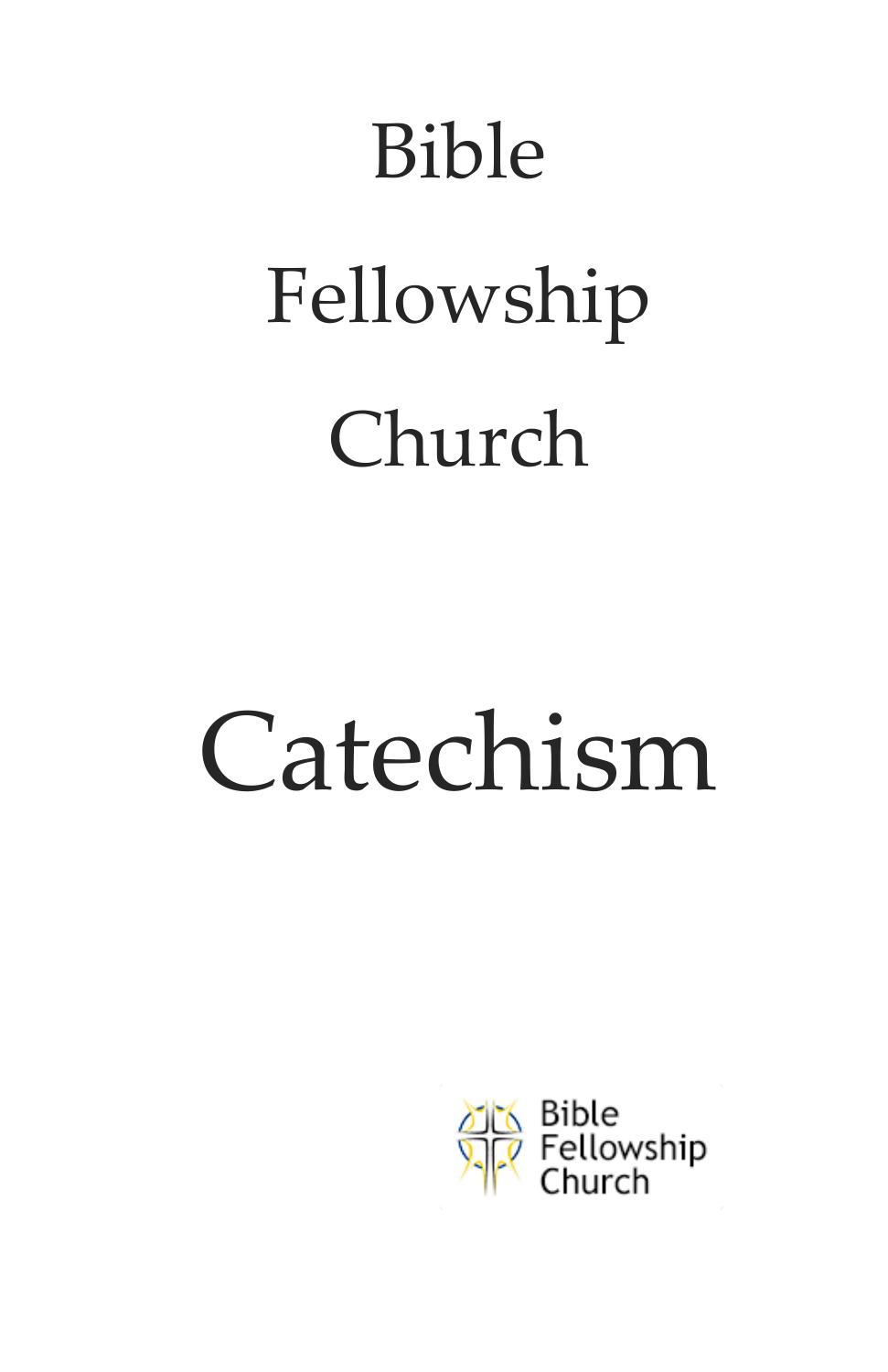The Bible Fellowship Church (BFC) has adopted this statement of Faith and Order to declare with clarity and precision its faith and testimony to the glory of God.

The BFC acknowledges as its sole Head, Jesus Christ, the Son of God and Savior of man. It submits to the written Word of God and to the Holy Spirit as its only sources of guidance and power in maintaining its redemptive life and work in the world. (excerpt from *Bible Fellowship Church Articles of Faith*, Vol 1, 2018 Ed. Preamble)

What is catechism? It a systematic way to teach the principles of the Christian faith by use of questions and answers. Why catechize our children? The short answer, because God command it. Parents are to "bring them up in the disciple and instruction of the Lord" (Ephesians 6:4, see also Genesis 18:19; Deuteronomy 6:4-9; Proverbs 22:6, 29:17). A parent's hope, toil and prayer is that as their children hear God's Word they will become "wise for salvation through faith in Christ Jesus" (2 Timothy 3:15).

May it not be said of the next generation that they "did not know the LORD or the work that He had done for Israel" (Judges 2:10) because we failed to diligently teach our children the gospel of Jesus Christ. Therefore, we must, by God's grace, tell of "the glorious deeds of the LORD, and His might, and the wonders that He has done…so that they should set their hope in God and not forget the works of God, and keep His commandments" (see Psalm 78:1-8).

This BFC Catechism is provided for you to train up your children, and to strengthen your knowledge and faith too! May you have many sweet encounters with the Living God and you seek and delight in Him.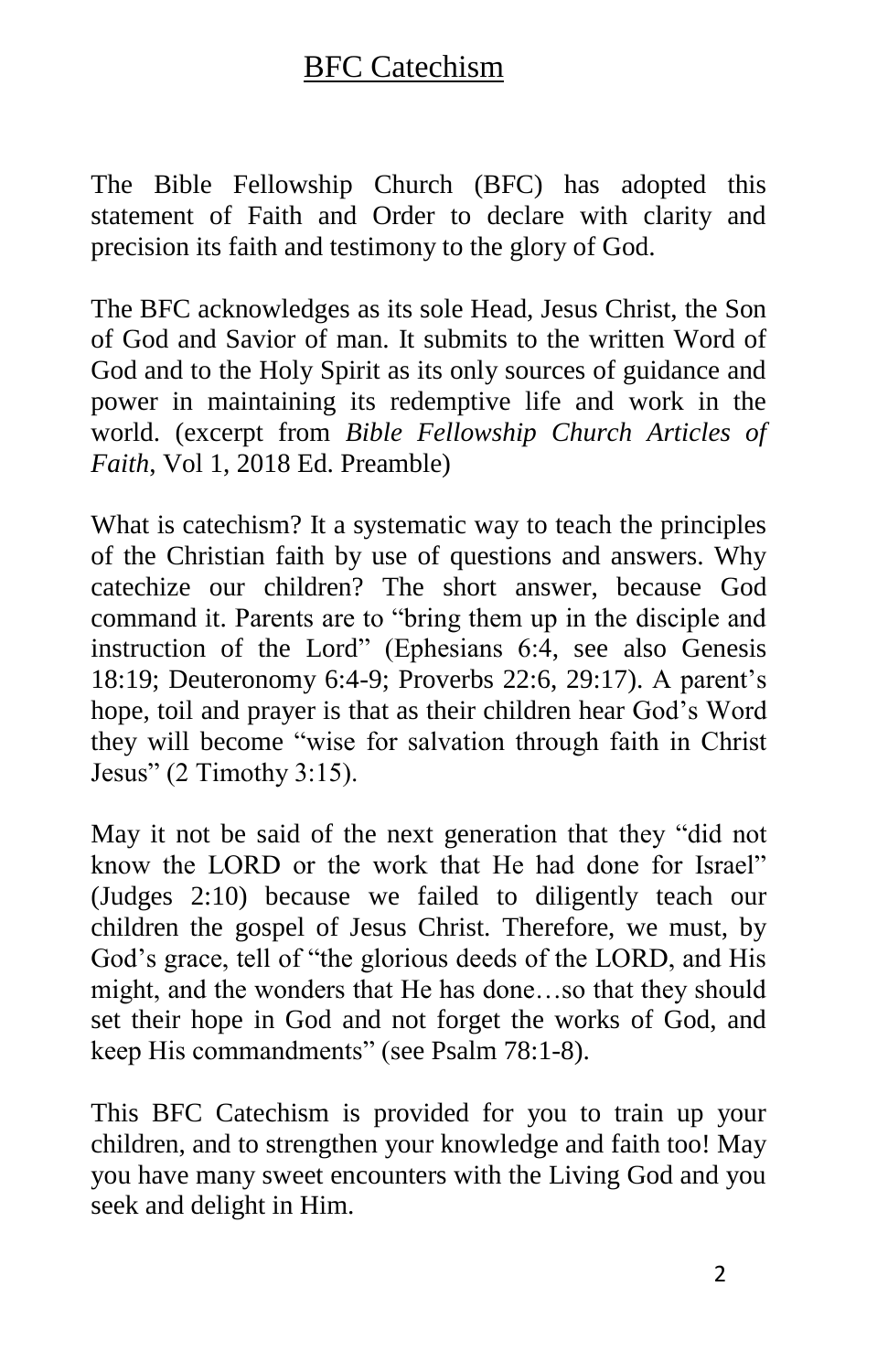# **Article 1 - The Holy Scriptures**

#### **WHAT IS THE WORD OF GOD?**

#### **Answer:**

Children: The Holy Scriptures, both the Old and New Testaments, is the written Word of God. They are the supreme and final authority of faith and conduct.

Adult: The Holy Scriptures, both the Old and New Testaments, is the written Word of God, a divine revelation, the original writings of which were verbally inspired by the Holy Spirit. They are the supreme and final authority of faith and conduct.

**Scripture:** Psalm 19:7-11; 2 Timothy 3:16-17; 2 Peter 1:19-21

#### **WHAT IS INSPIRATION?**

#### **Answer:**

Children: Inspiration is a special act of the Holy Spirit by which He guided the writers of the Scriptures so that their words would convey the thoughts He wished to convey.

Adult: Inspiration is a special act of the Holy Spirit by which He guided the writers of the Scriptures so that their words would convey the thoughts He wished to convey and would bear the proper relationship to the thoughts of the other inspired books.

**Scripture:** Matthew 5:17-18; 2 Timothy 3:16; 2 Peter 1:16-21; 1 Corinthians 2:12-13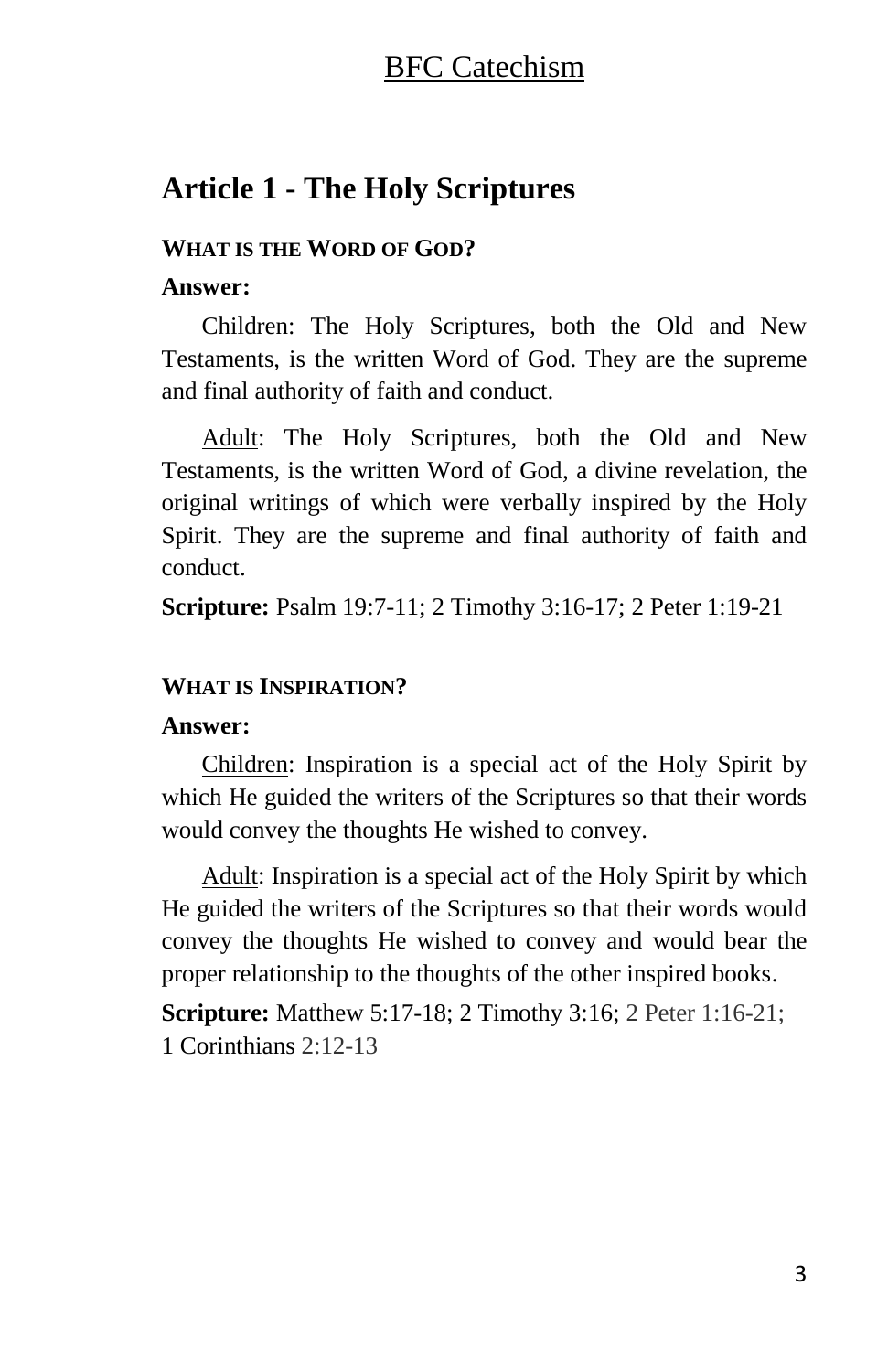**(Article 1 - The Holy Scriptures continued)**

## **HOW DO WE KNOW THAT THE BIBLE IS TRUE?**

**Answer:** Through the work of the Holy Spirit, the Scriptures are kept free from error of fact, doctrine, and judgment. The Holy Scriptures are composed of all books of the Old Testament and New Testament.

**Scripture:** Isaiah 40:8; Luke 24:44-47; John 17:17; Acts 26:22-23; Hebrews 4:12

# **Article 2 - The Trinity**

## **WHO IS GOD?**

**Answer:** There are three persons in the Godhead: The Father, the Son, and the Holy Spirit.

**Scripture:** Genesis 1:26; Deuteronomy 6:4; Matthew 3:16-17, Matthew 28:19; John 16:12-15

## **WHAT IS THE CHARACTER OF THE GODHEAD?**

**Answer:** The Father, the Son, and the Holy Spirit are one God, the same in substance, eternally equal in power and glory.

**Scripture:** Deuteronomy 6:4; John 1:1-3; John 10:30; Acts 5:3-4; 2 Corinthians 13:14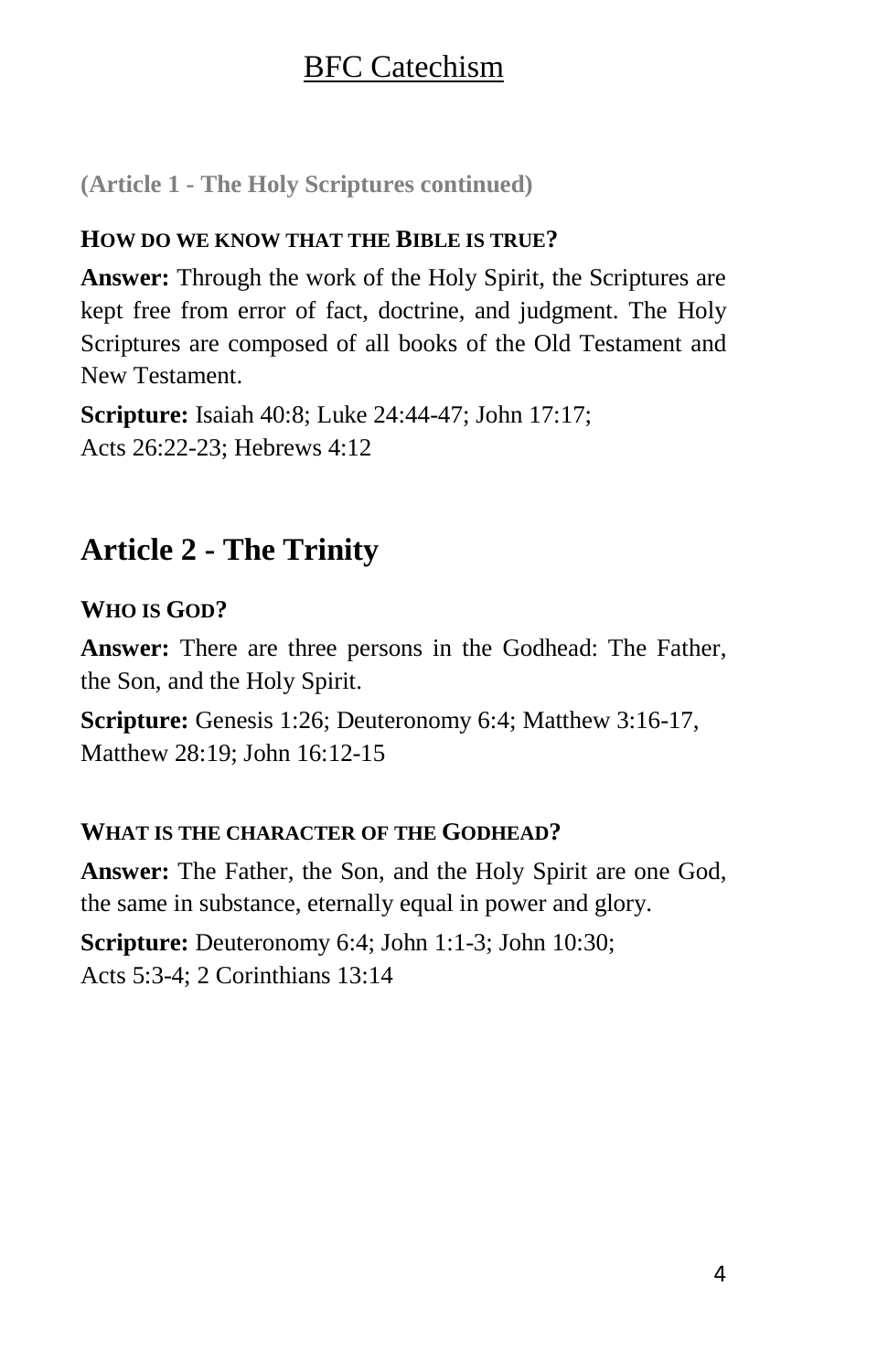# **Article 3 - God the Father**

## **WHO IS GOD THE FATHER?**

**Answer**: There is but one living and true God, immanent, transcendent, infinite in being and perfection.

**Scripture**: 1 Samuel 2:2; Isaiah 44:6; Isaiah 45:5-6; Psalm 96; Revelation 4:11

### **WHAT IS GOD'S CHARACTER?**

**Answer:** God is pure spirit, invisible, immutable, eternal, almighty, and all wise.

**Scripture:** Psalm 115:1-8; Malachi 3:6a; John 4:24; Romans 11:33-34; 1 Timothy 1:17

## **WHAT IS GOD'S CHARACTER?**

Answer: God is most holy, most free, most loving, most gracious, most merciful. He is longsuffering, abundant in goodness and truth.

**Scripture:** Psalm 103:8-14; Ephesians 2:4; 2 Peter 3:9; 1 John 4:9-10

#### **WHAT IS GOD'S CHARACTER?**

**Answer:** God forgives wickedness, rebellion and sin, the awarder of them that diligently seek Him, and withal most just and terrible in His judgments, hating all sin. He will by no means clear the guilty.

**Scripture:** Exodus 34:6-7; Psalm 119:1-3; Proverbs 6:16-19; Romans 5:9-10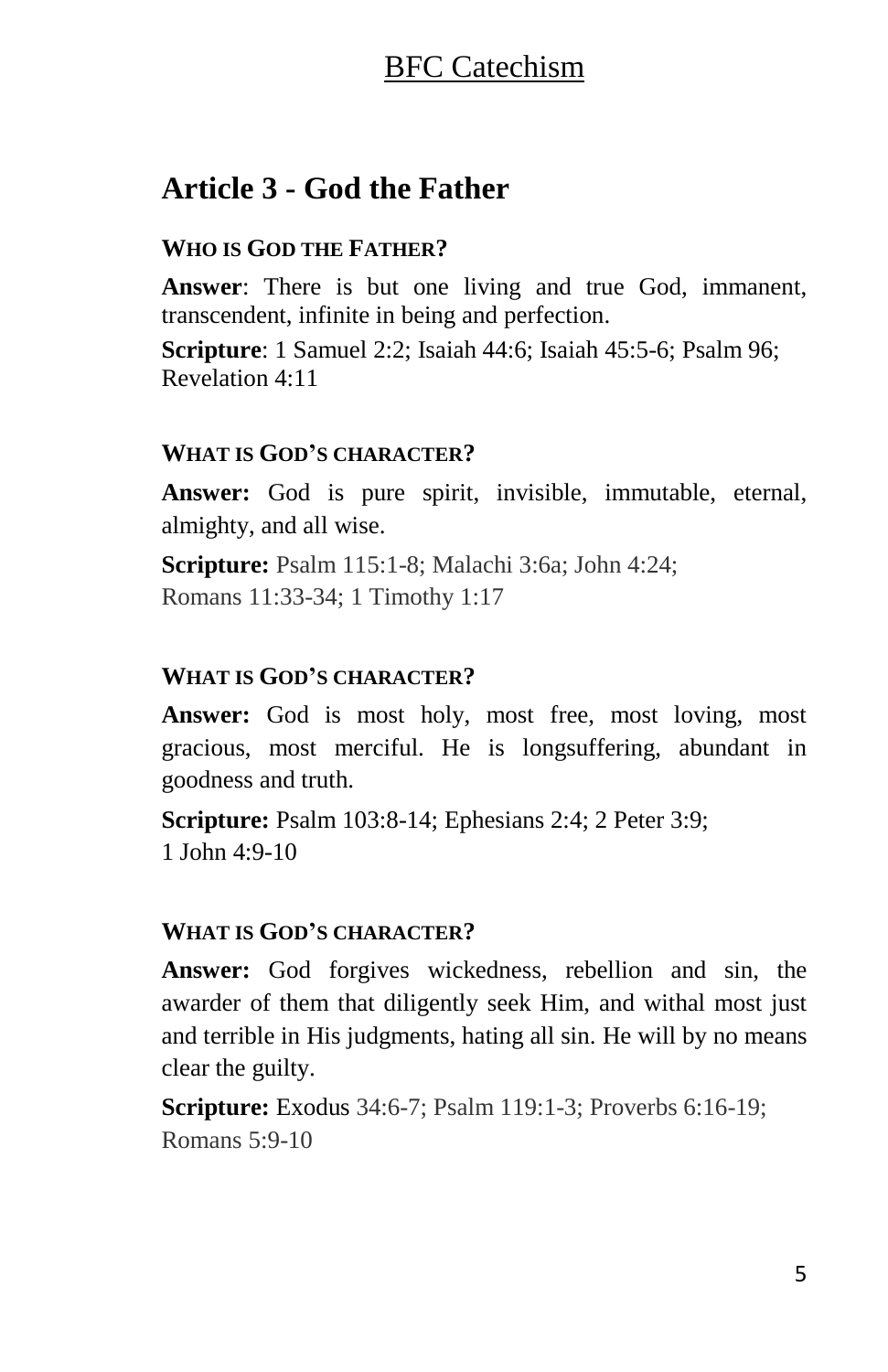# **Article 4 - God the Son**

## **WHO IS GOD THE SON?**

**Answer:** Jesus Christ, the Son of God, is the Word, the eternal and true God who is of one substance and equal with the Father.

**Scripture:** Matthew 1:20-23; John 1:1-3, 14; Philippians 2:5-11; Colossians 1:15-17

## **HOW DID JESUS CHRIST, BEING THE SON OF GOD, BECOME MAN?**

## **Answer**:

Children: Jesus Christ took on Himself man's nature, with all of its essential properties except sin. He is truly God and truly man, the only mediator between God and man.

Adult: Jesus Christ took on Himself man's nature, with all of its essential properties except sin. Being conceived of the Holy Spirit and born of the Virgin Mary, He embodied two perfect and distinct natures in one person. He is truly God and truly man, the only mediator between God and man.

**Scripture**: Luke 1:30-35, 2:52; John 1:14; Colossians 2:9; Hebrews 2:14, 4:14-15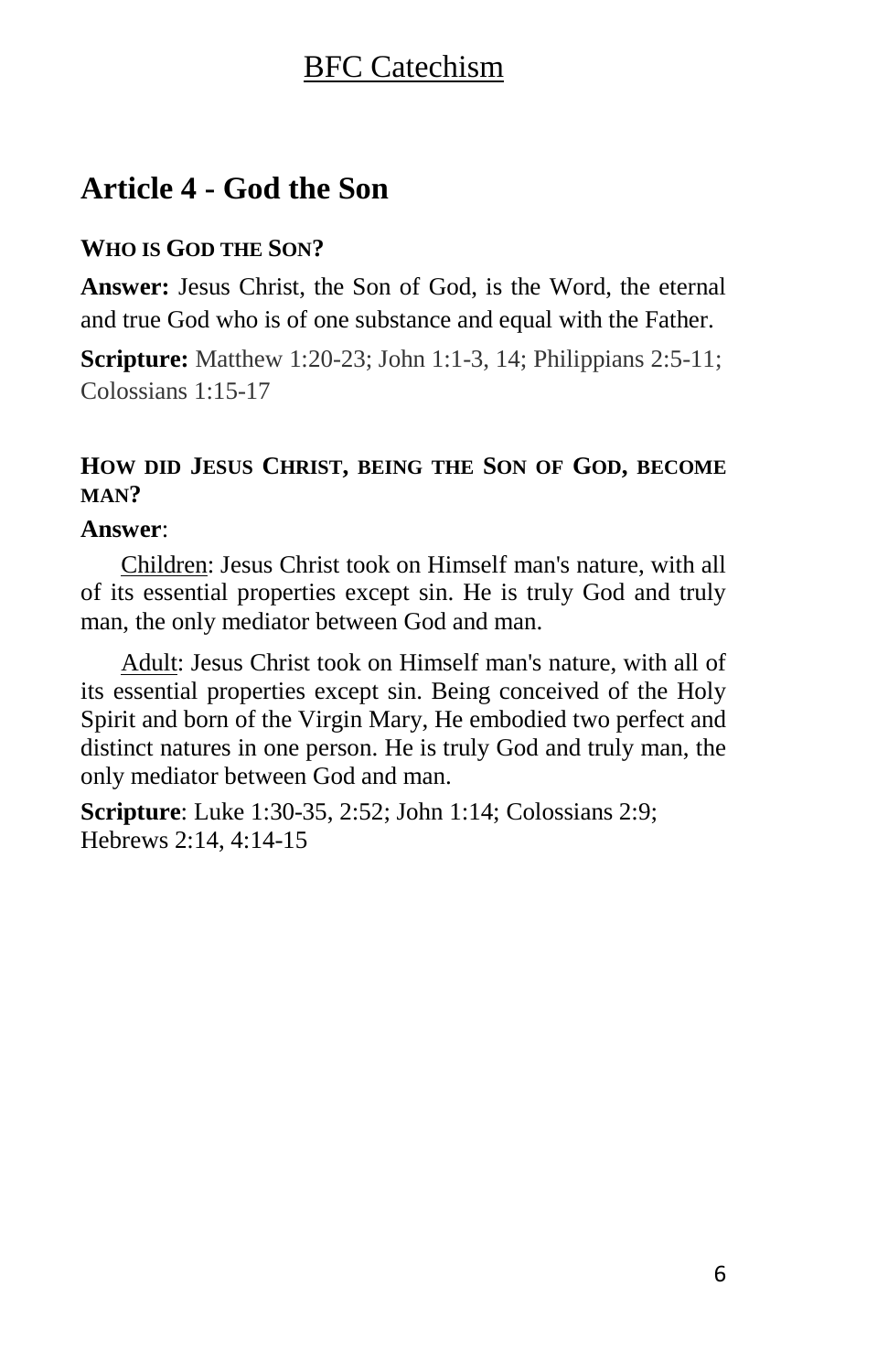# **WHAT WAS GOD THE SON'S MINISTRY ON EARTH?**

## **Answer:**

Children: Jesus lived a sinless life, performed miracles, taught the will of God, was crucified, and died. He arose bodily from the dead on the third day, reconciled God and man, and obtained an eternal inheritance.

Adult: The Lord Jesus Christ is the revelation of God to man. He lived a sinless life, performed miracles, taught the will of God, was crucified, and died. He was buried and arose bodily from the dead on the third day. The Lord Jesus offered Himself a sacrifice for sins, satisfied the justice of the Father, propitiated the wrath of God, reconciled God and man, and obtained an eternal inheritance.

**Scripture:** John 1:14-18; Acts 4:12; Romans 5:5-11;

1 Corinthians 15:3-4; 1 John 4:9-11

## **WHAT IS GOD THE SON'S CURRENT MINISTRY?**

**Answer:** The Lord Jesus Christ ascended into heaven, from whence He had come, and was exalted, taking His place at the right hand of the Father, where He makes intercession on behalf of all who come to God through Him.

**Scripture:** John 14:6; Luke 24:50-53; Acts 1:9-11; Hebrews 4:14-16, 7:23-25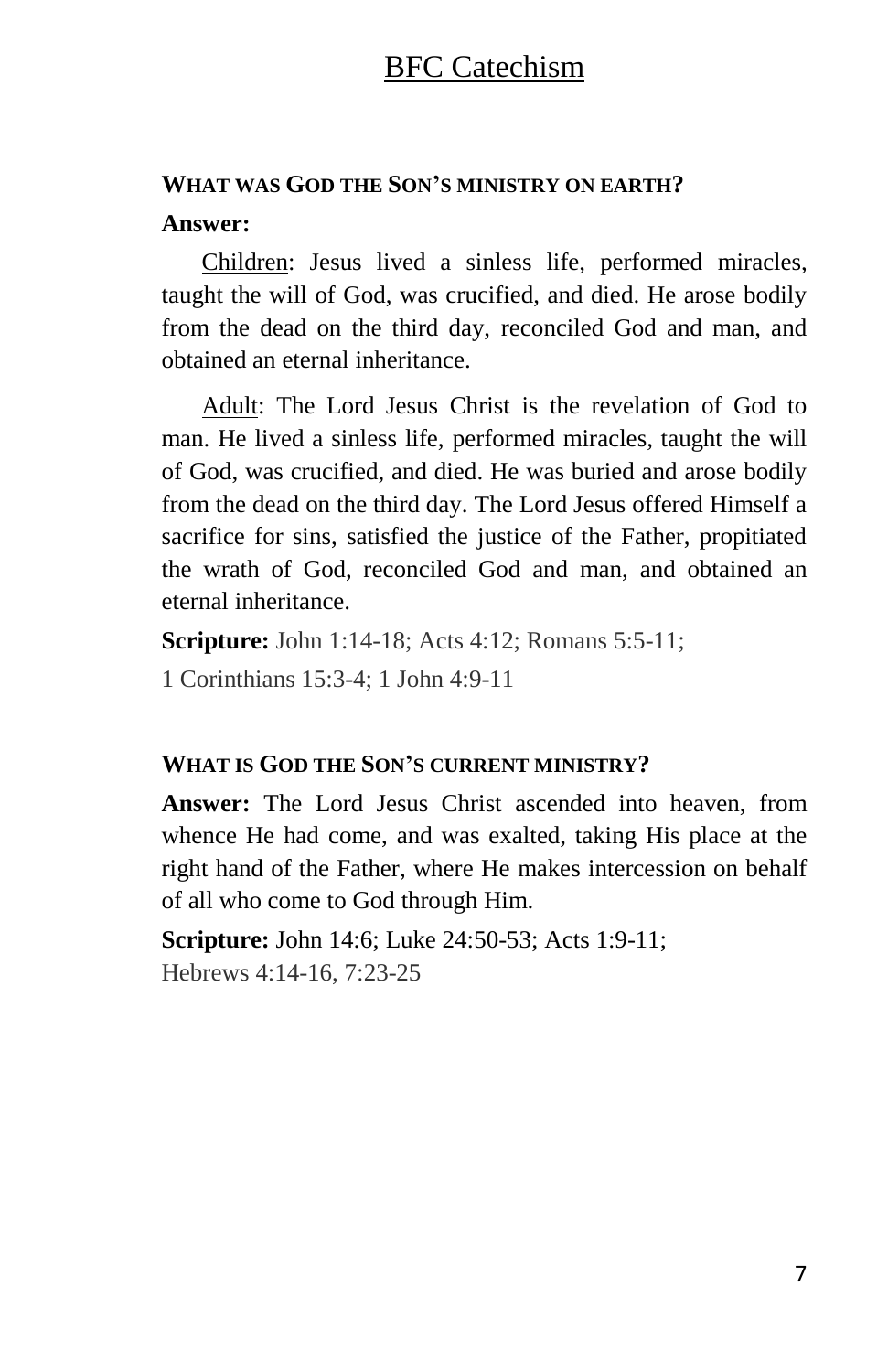# **Article 5 - God the Holy Spirit**

## **WHO IS GOD THE HOLY SPIRIT?**

**Answer:** The eternal Holy Spirit, proceeding from the Father and the Son, is of the same substance and equal in power and glory with the Father and the Son.

**Scripture:** John 14:16-17, 26; Acts 5:3-4; Hebrews 9:14

## **WHAT IS THE HOLY SPIRIT'S GENERAL MINISTRY?**

### **Answer:**

Children: By the Holy Spirit the prophets were moved to speak the Word of God, and all writers of the Holy Scriptures were inspired to record the mind and will of God. The Spirit regenerates the sinner by His grace, enabling them to embrace Jesus Christ by faith.

Adult: By the Holy Spirit the prophets were moved to speak the Word of God, and all writers of the Holy Scriptures were inspired to record the mind and will of God. He convicts men of sin, of righteousness, and of judgment, moves them to repentance, and regenerates them by His grace, enabling them to embrace Jesus Christ by faith.

**Scripture:** John 3:5-8, 16:7-15; Titus 3:5; 2 Peter 1:19-21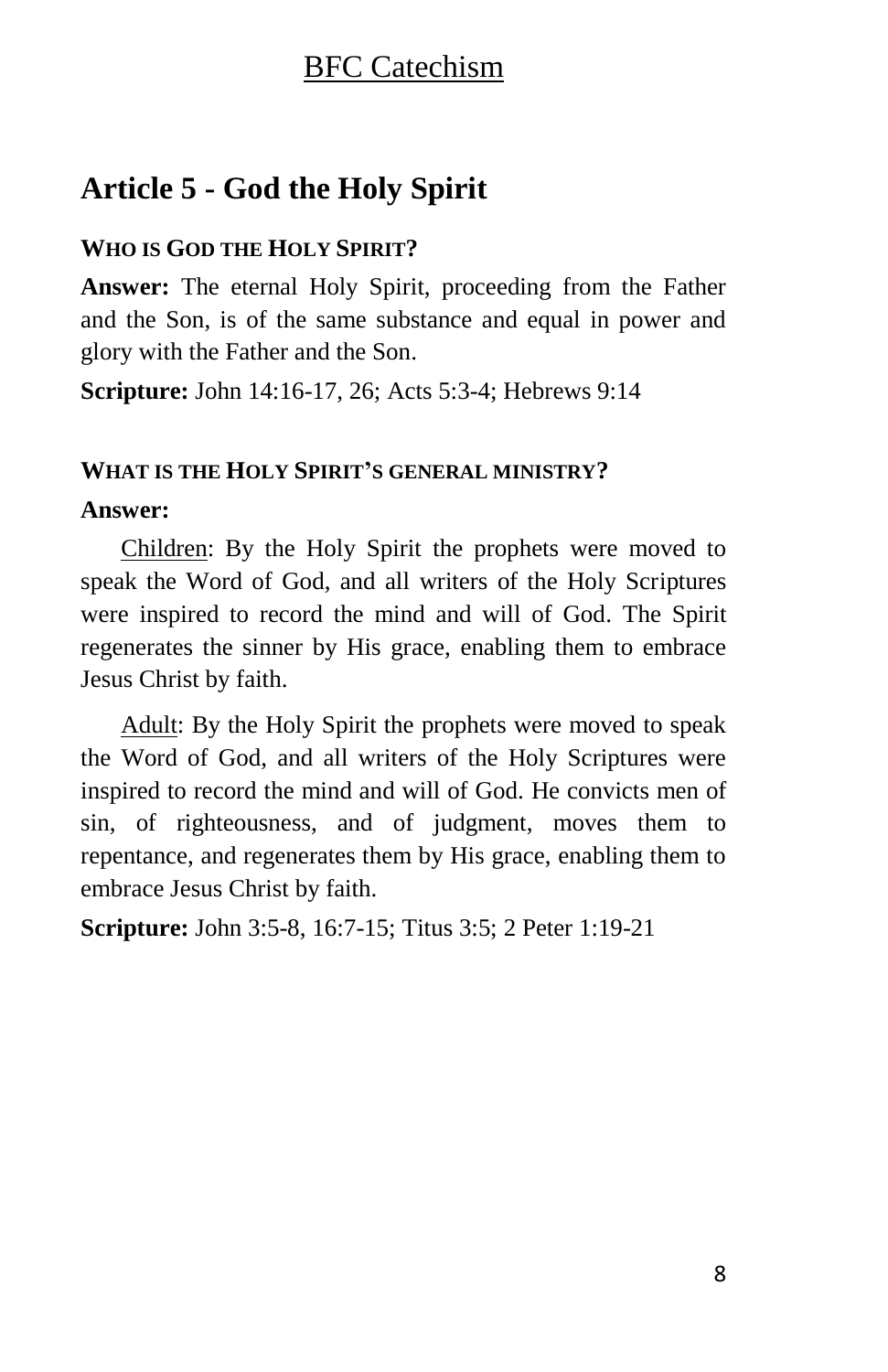## **WHAT IS THE MINISTRY OF GOD THE HOLY SPIRIT IN THE LIFE OF THE BELIEVER?**

#### **Answer:**

Children: The Holy Spirit indwells all believers, baptizing them into one body.

Adult: The Holy Spirit indwells all believers, baptizing them into one body of which Christ is the head. He is the divine Comforter, Intercessor, and Advocate, and empowers the believer for service.

**Scripture:** John 14:16-17; Acts 1:8; 1 Corinthians 12:12-13

# **Article 6 – Creation**

## **WHAT IS THE WORK OF CREATION? Answer**:

Children: The triune God created out of nothing and out of things He had made. He is the Governor and Upholder of the creation by His wisdom and by the word of His mighty power.

Adult: The triune God, according to His sovereign will, created out of nothing and out of things He had made, by immediate and mediate action, the worlds and all that is in them. He is the Governor and Upholder of the creation by His wisdom and by the word of His mighty power.

**Scripture**: Genesis 1:1, 31; Psalm 33:6-9; Psalm 104; Colossians 1:15-17; Hebrews 11:3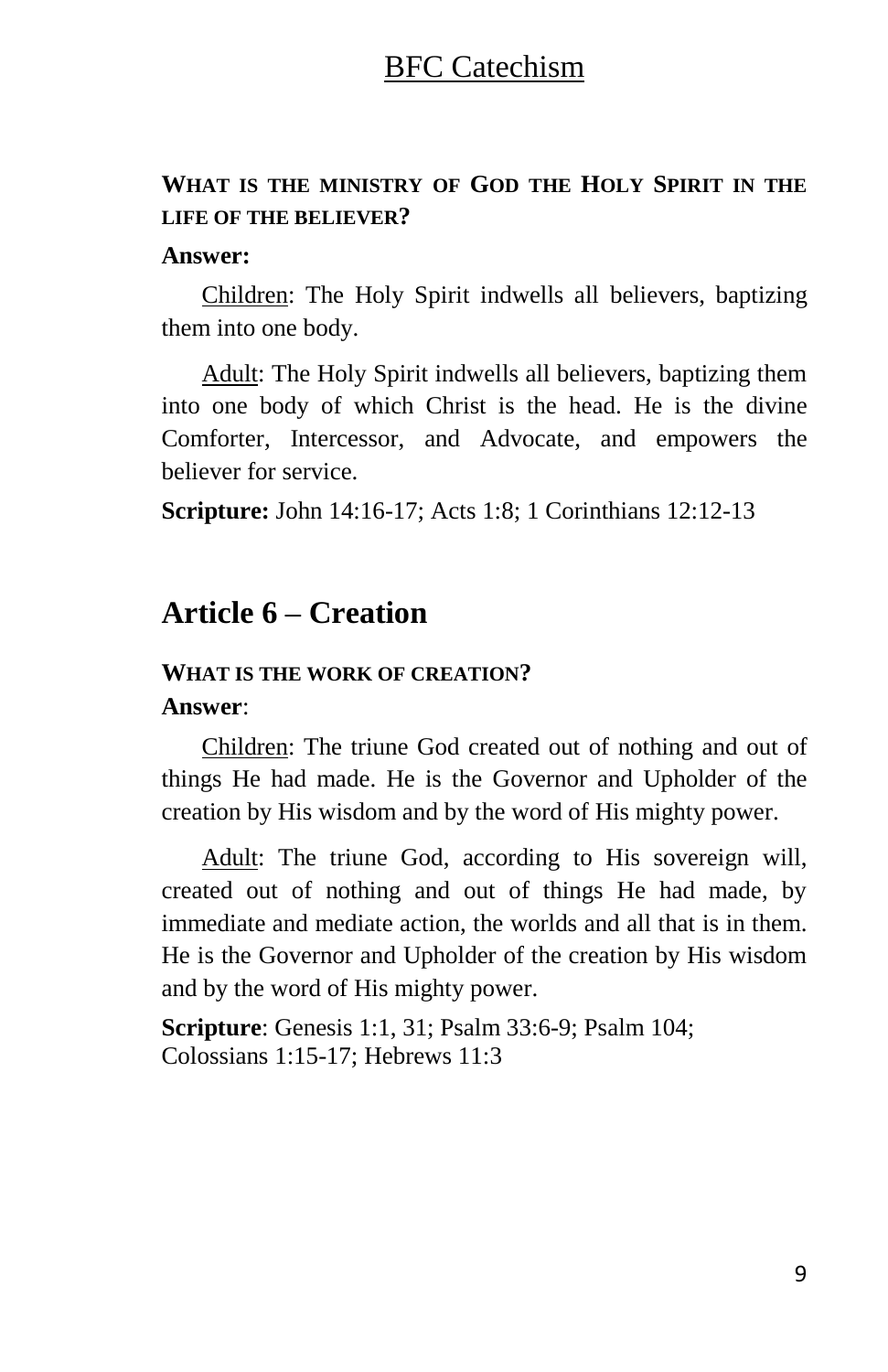# **Article 7 – Satan**

## **WHO IS SATAN?**

**Answer:** Satan is a created angelic being who fell from his first estate. He is the god of this age, ruling by the permissive will of God.

**Scripture:** Isaiah 14:12-15; Jude 1:6

## **WHAT DOES SATAN DO?**

**Answer:** Satan exercises authority over the unsaved, tempts the believer to sin, and continually accuses the brethren before the throne of God.

**Scripture:** Matthew 4:1; 2 Corinthians 4:4; Ephesians 2:1-3

## **WHAT IS SATAN'S FATE?**

## **Answer:**

Children: Satan has been defeated by the finished work of Christ on the cross. He will be finally judged and doomed to the lake of fire.

Adult: Satan has been defeated by the finished work of Christ at Calvary. During the millennium he will be confined to the abyss, to be released at the end of that period to lead the armies of evil against God. He will be finally judged and doomed to the lake of fire.

**Scripture:** John 16:33; Colossians 2:15; Hebrews 2:14; 1 John 4:4; Revelation 20:10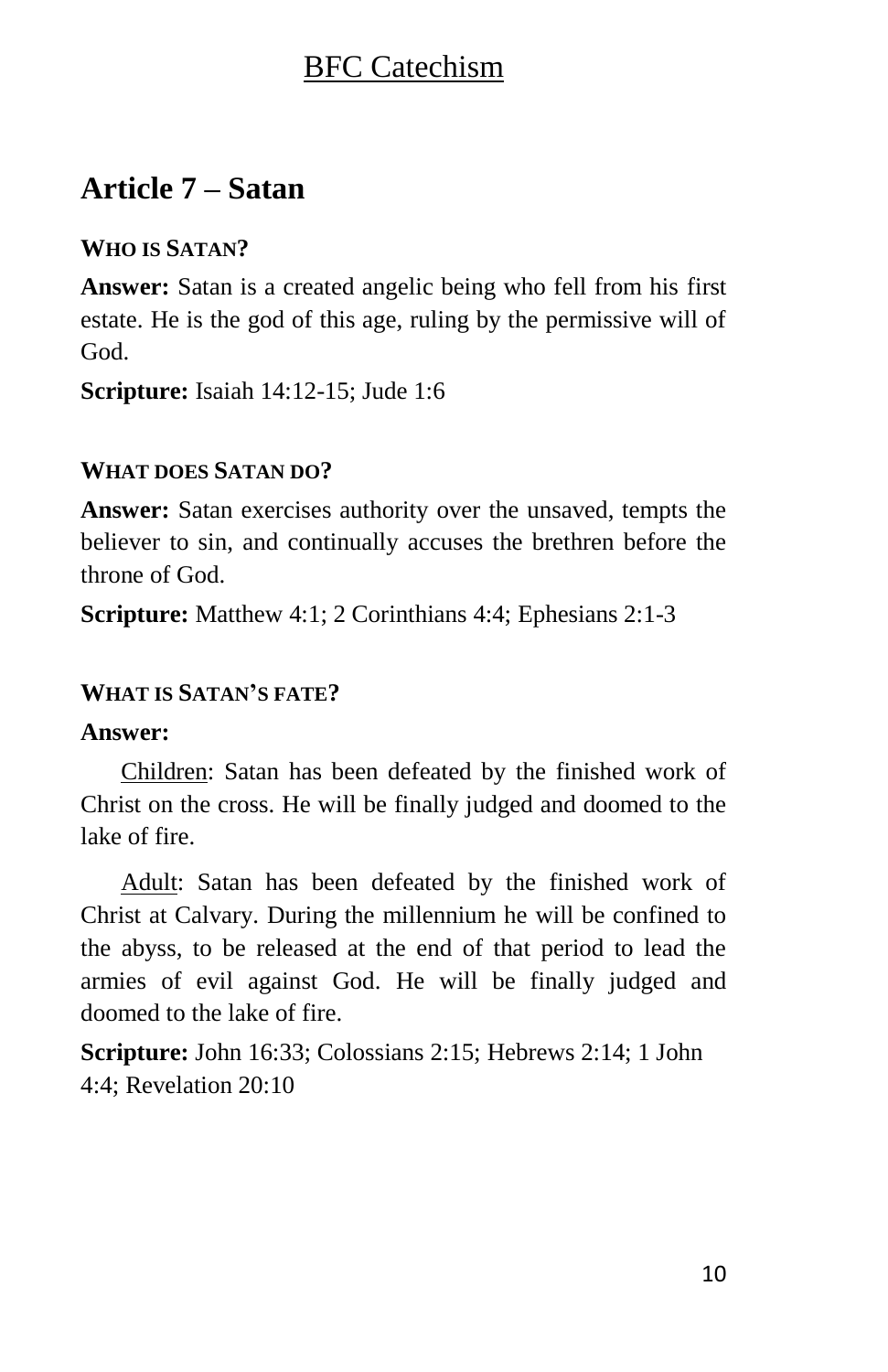# **Article 8 – Man**

## **WHO IS MAN?**

**Answer:** God, by a special and instantaneous act, created man in His image - holy, righteous, and possessing true knowledge – by forming him out of the dust of the earth and breathing into his nostrils the breath of life.

**Scripture:** Genesis 1:26-27, 2:7-8; Ephesians 4:24

### **WHAT IS THE FALL OF MAN?**

### **Answer:**

Children: Our first parents, through the deception of the devil, disobeyed and transgressed the command of God their Creator.

Adult: Our first parents did not remain in the glorious and happy state of their original creation, but through the subtleness and deception of the devil, they disobeyed and transgressed the command of God their Creator.

**Scripture:** Genesis 3:1-7

#### **WHAT WAS THE RESULT OF THE FALL OF MAN?**

**Answer:** Adam and Eve incurred on themselves and their posterity the sentence of spiritual and physical death.

**Scripture:** Romans 3:10-20; Romans 5:12-21

#### **DID ALL MANKIND FALL IN ADAM'S FIRST SIN?**

**Answer**: The guilt and consequences of Adam's sin are imputed to the whole human race, so that all men are guilty, inherently corrupt, totally depraved, and subjects of the wrath of God.

**Scripture**: Romans 5:12-21; 1 Corinthians 15:21-22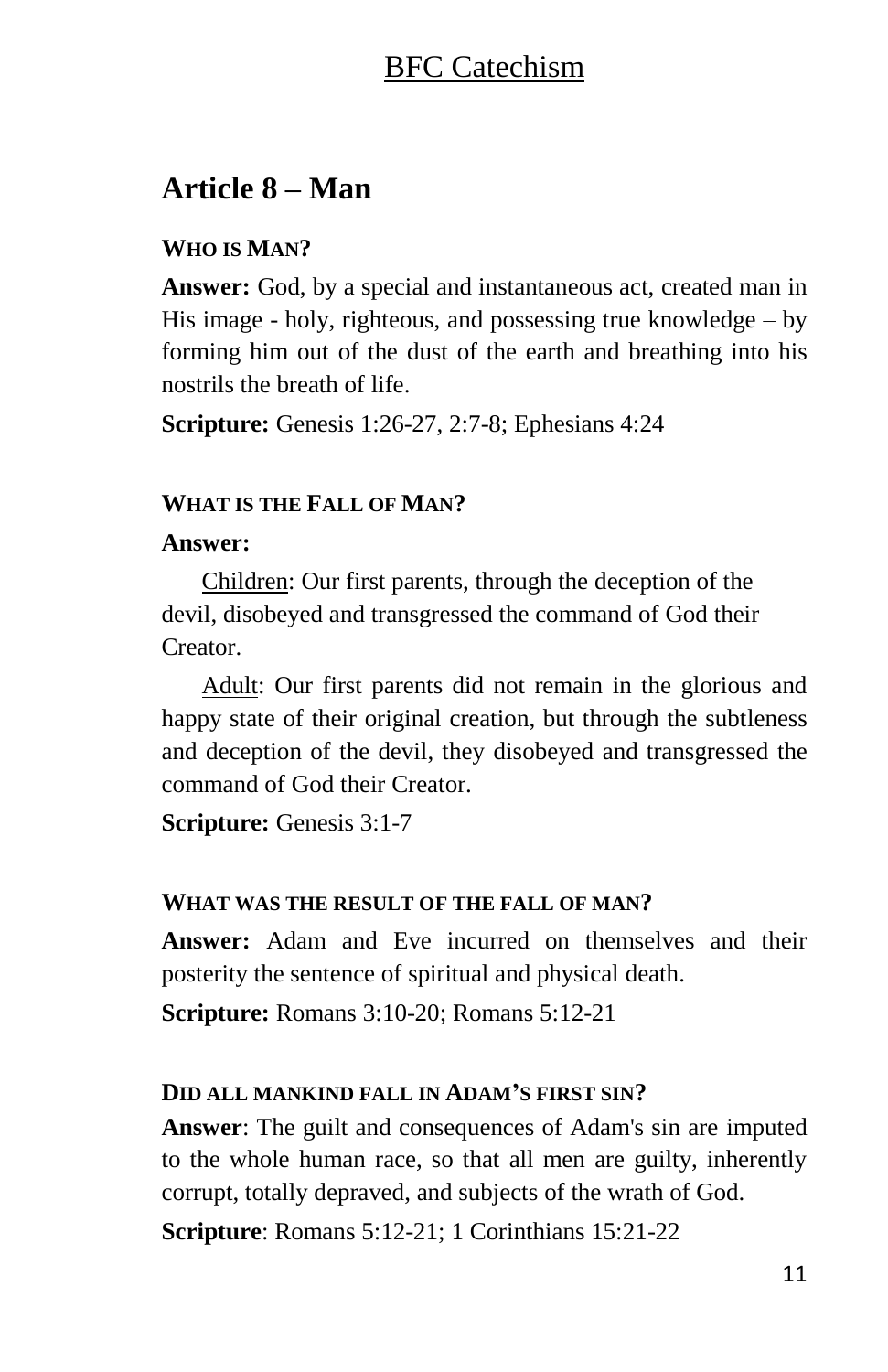# **Article 9 – Sin**

## **WHAT IS SIN?**

**Answer:** Sin is any lack of conformity to the will of God or any transgression of the law of God.

**Scripture:** Romans 7:11-12; James 2:10, 4:17; 1 John 3:4, 9-10

## **WHAT IS THE RESULT OF SIN?**

## **Answer:**

Children: Sin separates man from God, incurring His wrath and judgment.

Adult: Sin separates man from God, incurring His wrath and judgment, and is manifested in the selfishness, rebellion, unbelief, and total depravity of man's being. Sin is the cause of the curse on and defilement of the created universe.

**Scripture:** Genesis 3:23-24; Romans 1:18-21, 6:23; Ephesians 2:1-3; Colossians 1:21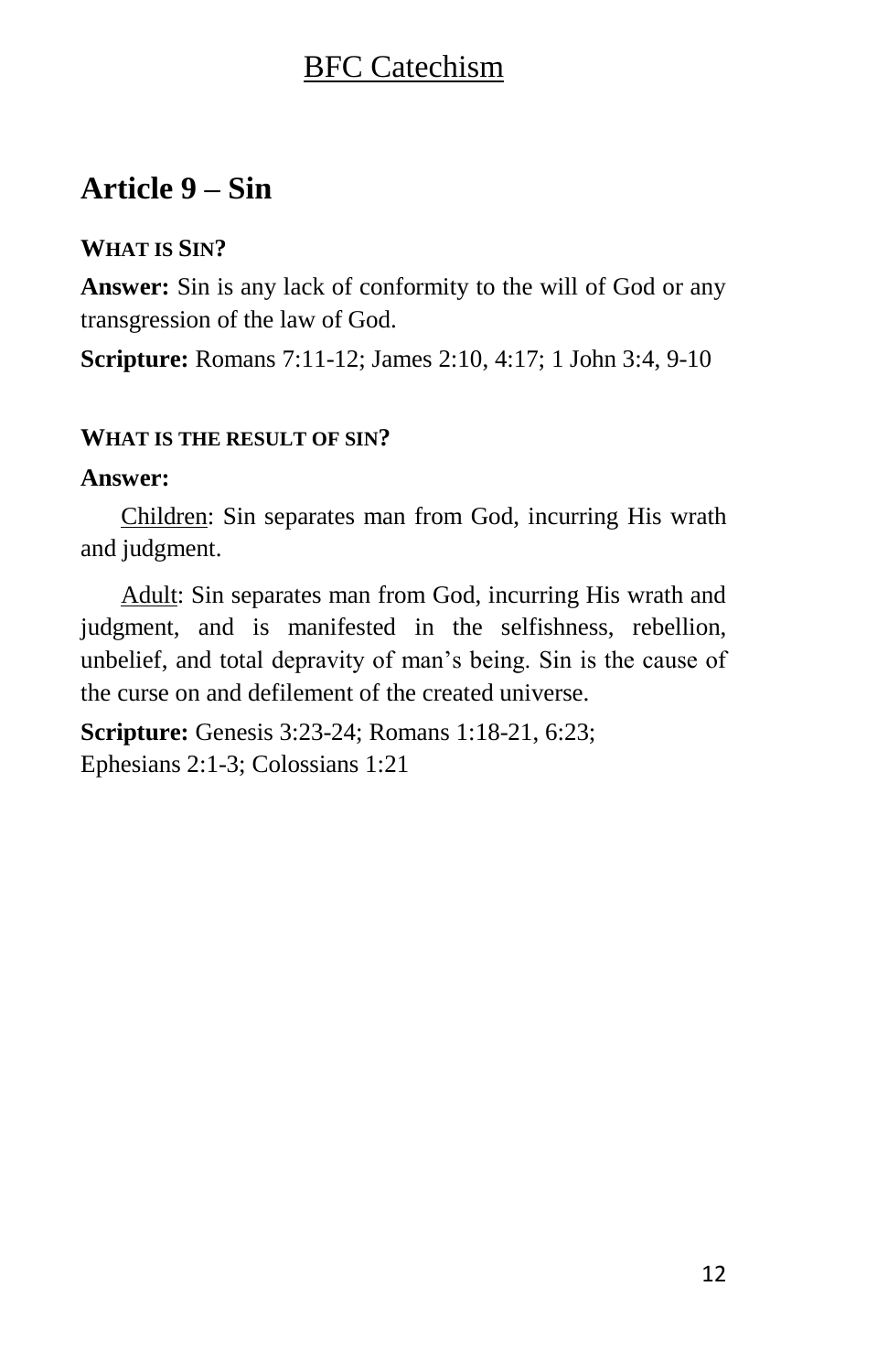## **Article 10 - Human Ability and Responsibility**

#### **WHAT IS MAN ABLE TO DO?**

## **Answer:**

Children: Through the fall of Adam man lost his ability, apart from God's grace, to will and to do those things necessary for a right relationship with God.

Adult: In his original creation man was endowed with the ability to will and do good or evil and was accountable for his willing and doing. But through the fall of Adam man lost his ability, apart from God's grace, to will and to do those things necessary for a right relationship with God.

**Scripture:** Genesis 2:16-17; Romans 7:21-25, 8:5-8; 1 Corinthians 2:14

#### **IS MAN ACCOUNTABLE TO GOD?**

#### **Answer:**

Children: Man is still accountable to God for obedience to all of His commands.

Adult: Man is still accountable to God for obedience to all of His commands. Man has not lost his ability to make decisions, but left to himself, he acts only in accordance with his fallen, sinful nature.

**Scripture:** Acts 17:30-31; Romans 3:19-20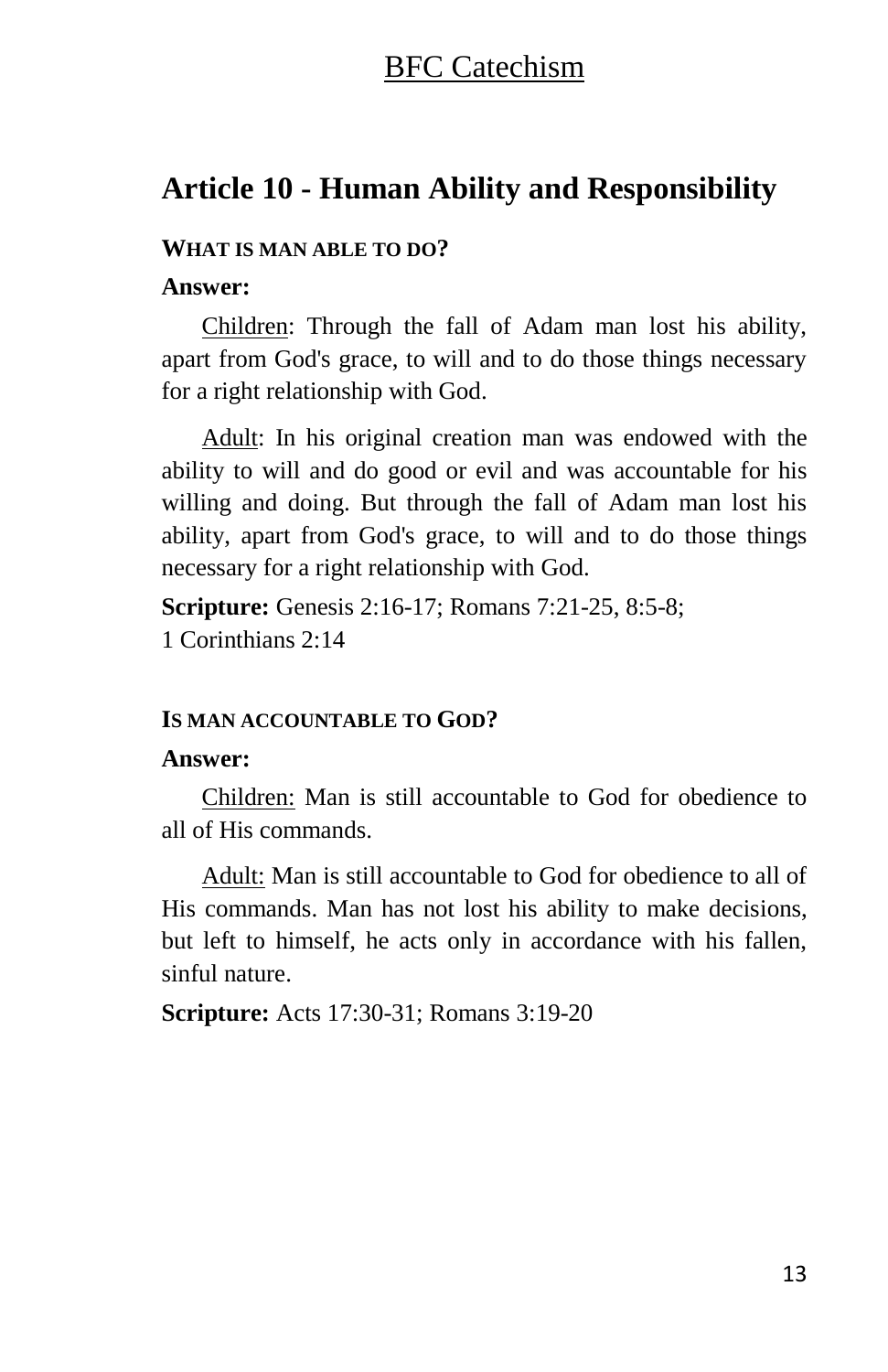**(Article 10 – Human Ability and Responsibility continued)**

#### **CAN MAN DO ANYTHING GOOD OF HIS OWN?**

#### **Answer:**

Children: Only by God's infinite grace can man will or do anything necessary to his salvation.

Adult: Only by God's infinite grace can man will or do anything necessary to his salvation. By that grace, God saves those men whom He causes to will and do good; however, He does this without nullifying man's ability to act responsibly.

**Scripture:** John 1:12-13; Romans 9:16; Philippians 2:12-13; Titus 2:11-12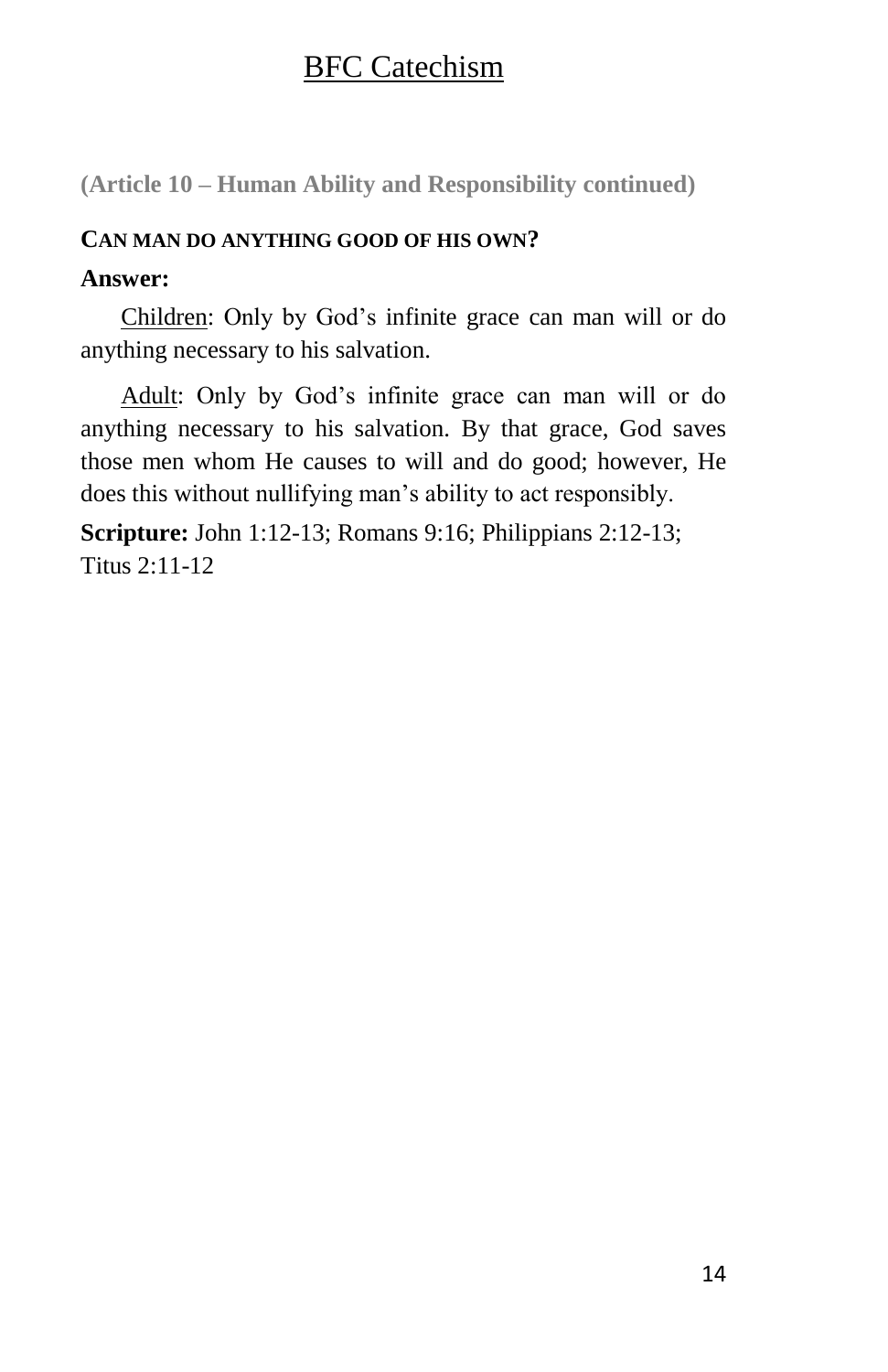# **Article 11 – Election**

## **WHAT IS ELECTION?**

## **Answer:**

Children: Election is a free act of the sovereign God in which He graciously chose from among the fallen mankind a people unto salvation.

Adult: Election is a free act of the sovereign God in which from eternity, for reasons known only to Himself, and apart from any foreseen faith and/or goodness found in man, He graciously chose from among the fallen mankind a people unto salvation.

**Scripture:** Deuteronomy 7:6-9; John 1:12-13; Romans 9:14-15; Ephesians 1:3-6; 2 Timothy 1:9

#### **WHAT IS THE RESULT OF GOD'S ELECTION?**

**Answer**: God chose to save so that they might be conformed to Christ's image. Those so chosen He redeems by His Son and seals by His Spirit.

**Scripture**: Romans 8:28-30; Galatians 4:4-7; Ephesians 1:11-14; 1 Timothy 2:5-6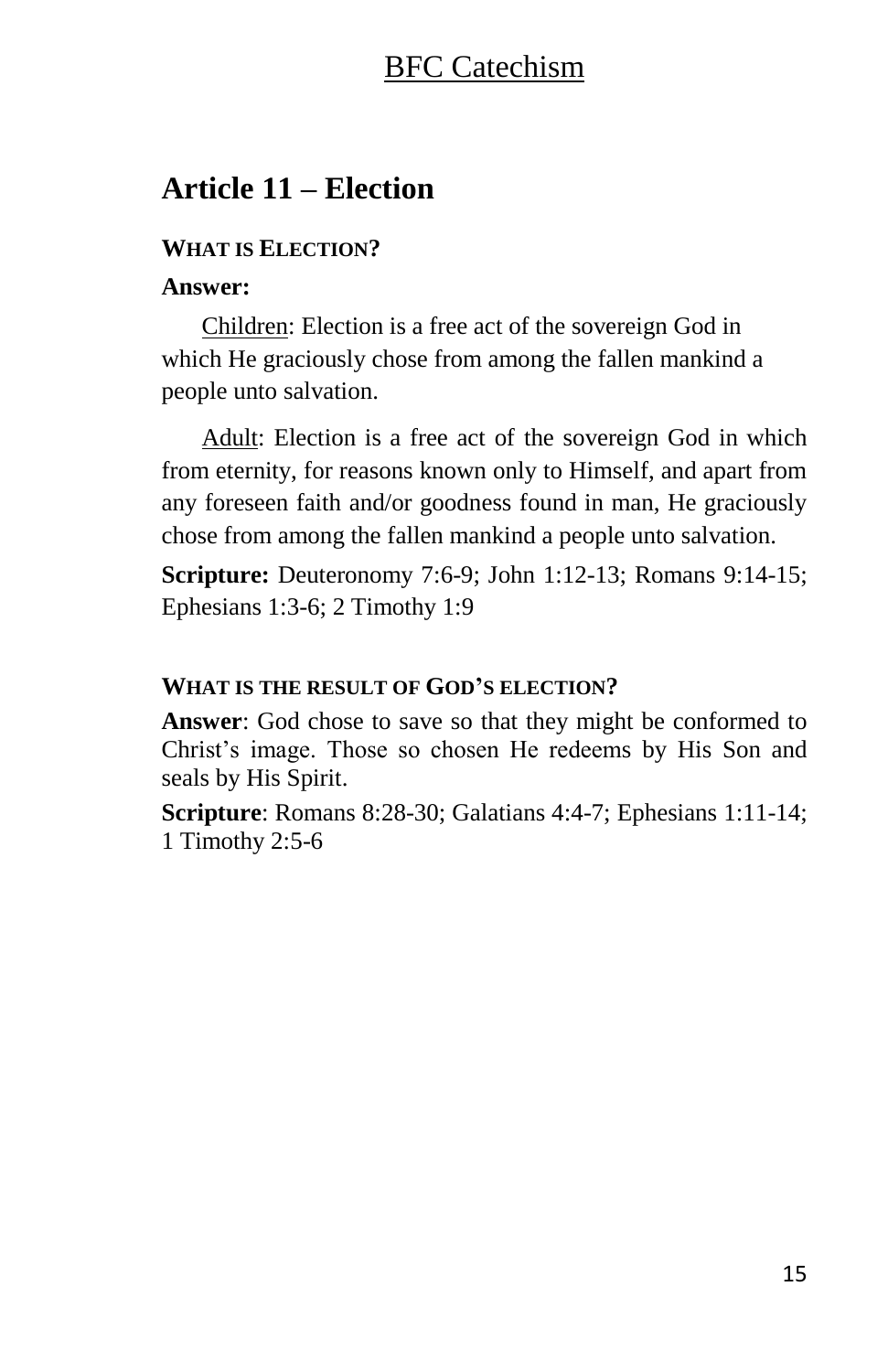# **Article 12 – Salvation**

## **WHAT IS SALVATION?**

## **Answer:**

Children: Salvation is the work of God in which He reconciles fallen men to Himself.

Adult: Salvation is the work of God in which He reconciles fallen men to Himself, ultimately removes the consequences of the curse, and bestows upon His redeemed creation the riches of His grace, all to His glory.

**Scripture:** Romans 5:6-11; Ephesians 1:3-7, 2:4-9; Hebrews 7:25

## **WHO ARE THE SAVED?**

## **Answer:**

Children: Salvation is offered in the gospel to all men, and is received by grace through faith, apart from works or human merit.

Adult: Salvation is offered in the gospel to all men and is accomplished in all the elect. It is received by grace through faith and the instrumentality of the Holy Spirit, apart from works or human merit.

**Scripture:** John 3:16-17, 6:29-40; Romans 3:21-24, 5:15-17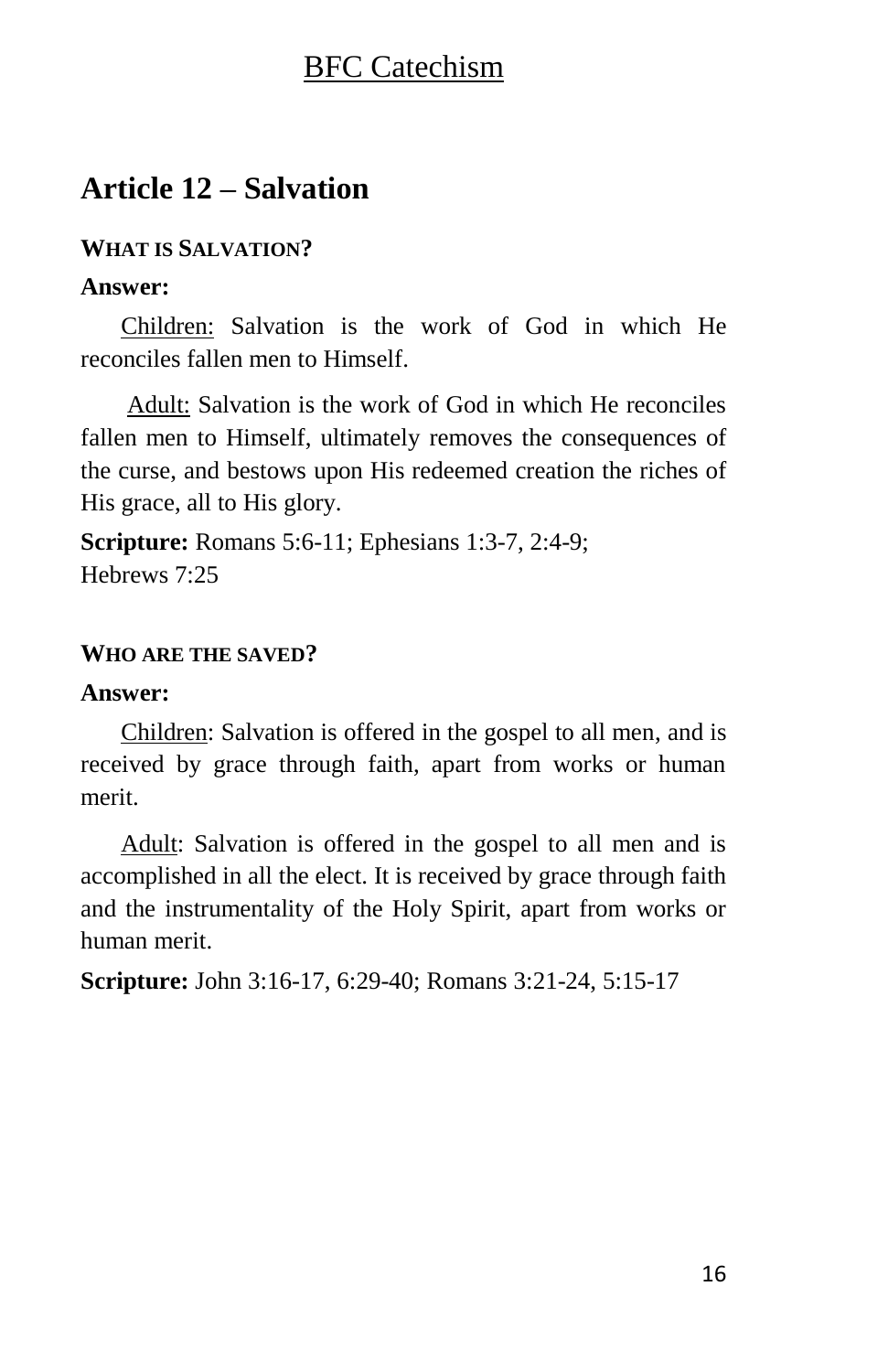#### **WHO IS THEIR SAVIOR?**

#### **Answer:**

Children: Salvation centers in a person, Jesus Christ, who is our only Savior.

Adult: Salvation centers in a person, Jesus Christ, and receiving Him includes the remission of sins on the grounds of His shed blood on the cross, the imputation of His perfect righteousness, the reception of the Holy Spirit, and the impartation of eternal life.

**Scripture:** John 20:30-31; Acts 4:12; 2 Corinthians 5:21; 1 John 5:11-12

# **Article 13 – Repentance**

#### **WHAT IS REPENTANCE?**

**Answer:** Repentance unto life is a gift of God and a voluntary act of man, accomplished by the convicting power of the Holy Spirit through the Word of God.

**Scripture:** Acts 11:15-18; Romans 2:4; 2 Timothy 2:25; 2 Peter 3:9

#### **WHAT IS THE RESULT OF REPENTANCE?**

**Answer:** Repentance consists in a knowledge of sin and a sense of guilt and corruption that results in the confession and forsaking of sin and a turning to God in loving, obedient service.

**Scripture:** John 16:8; Acts 26:12-18; Ephesians 2:10;

1 Thessalonians 1:9-10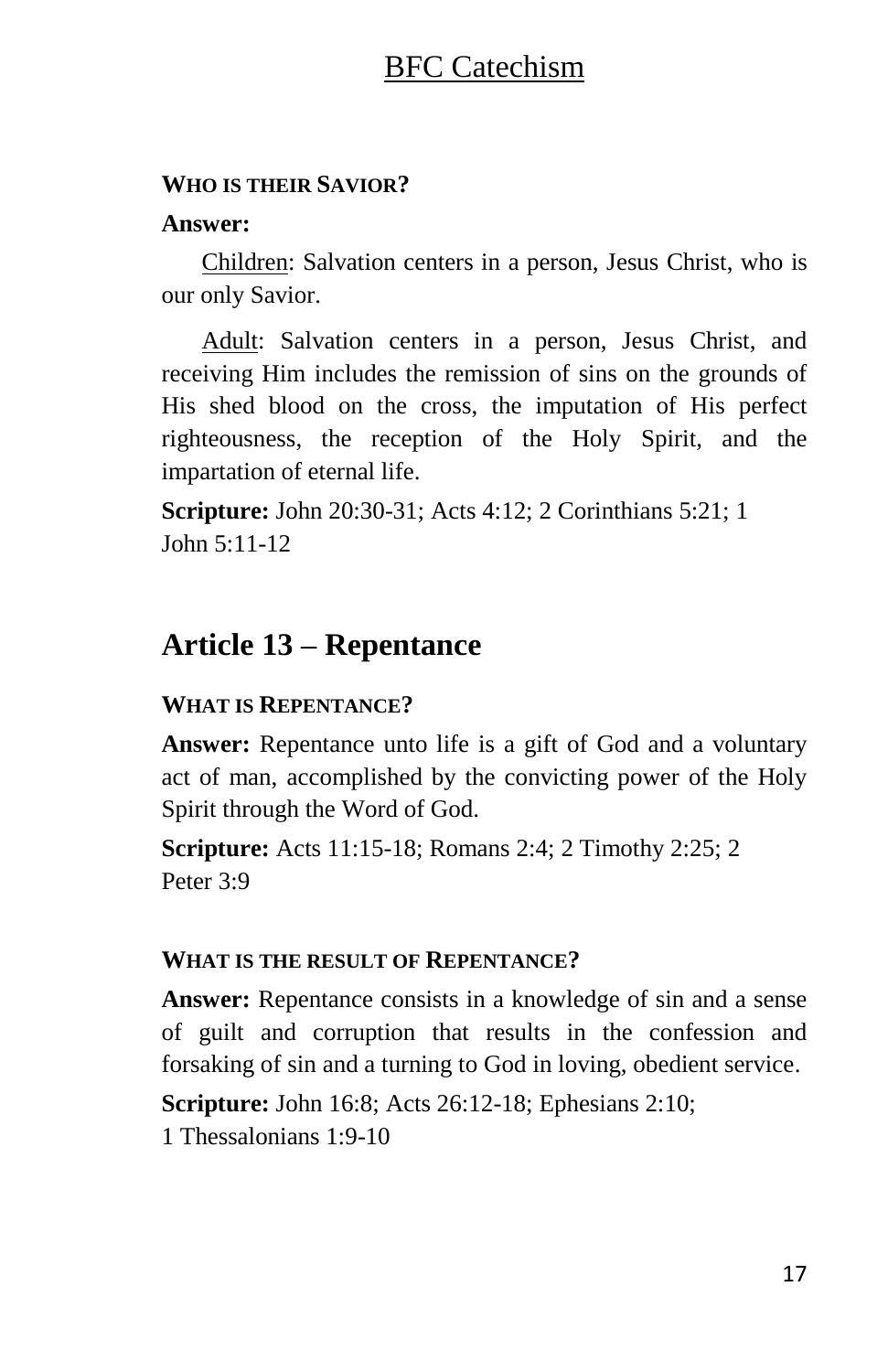# **Article 14 – Regeneration**

## **WHAT IS REGENERATION?**

### **Answer:**

Children: Regeneration, or new birth, is an instantaneous creative act of God through the agency of the Holy Spirit.

Adult: Regeneration, or new birth, is an instantaneous creative act of God through the agency of the Holy Spirit, whereby divine life is imparted to those dead in sin, making them members of the family of God.

**Scripture:** John 1:11-13, 3:3-7; 2 Corinthians 5:17; Titus 3:4-7

# **Article 15 – Justification**

## **WHAT IS JUSTIFICATION?**

## **Answer:**

Children: Justification is the act of God's grace whereby the sinner is declared righteous solely through faith in the redemptive work of Christ.

Adult: Justification is the act of God's grace whereby the sinner is declared righteous solely through faith in the redemptive work of Christ. By this action the righteousness of Christ is imputed, sin is pardoned, and the sinner is restored to divine favor.

**Scripture**: Romans 3:24-25, 4:20-5:2; 2 Corinthians 5:21; Galatians 2:15-21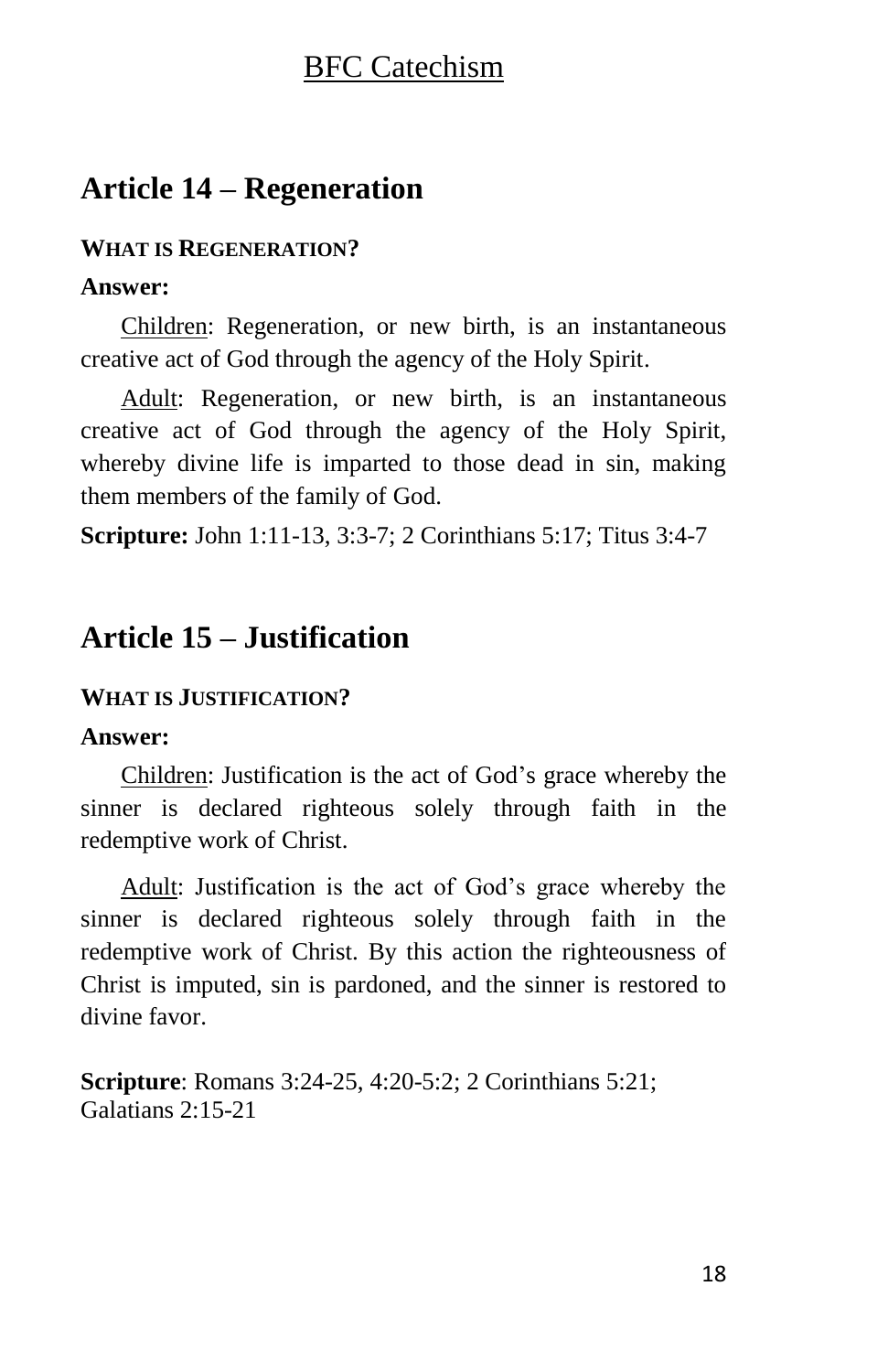# **Article 16 – Sanctification**

## **WHAT IS SANCTIFICATION?**

**Answer:** Sanctification is a progressive work of the Holy Spirit in the believer that purifies the life and conforms the whole man to the image of Christ as the Word of God is believed and obeyed.

**Scripture:** John 17:17; Philippians 1:6; 1 Corinthians 6:11; 2 Corinthians 3:18; Titus 2:11-12

## **WHEN DOES SANCTIFICATION BEGIN?**

**Answer:** It begins at regeneration, continues throughout the believer's life on earth, and reaches its completion at the appearance of the Lord Jesus Christ.

**Scripture:** Ephesians 4:22-24; 1 Thessalonians 5:23; 2 Thessalonians 2:13-15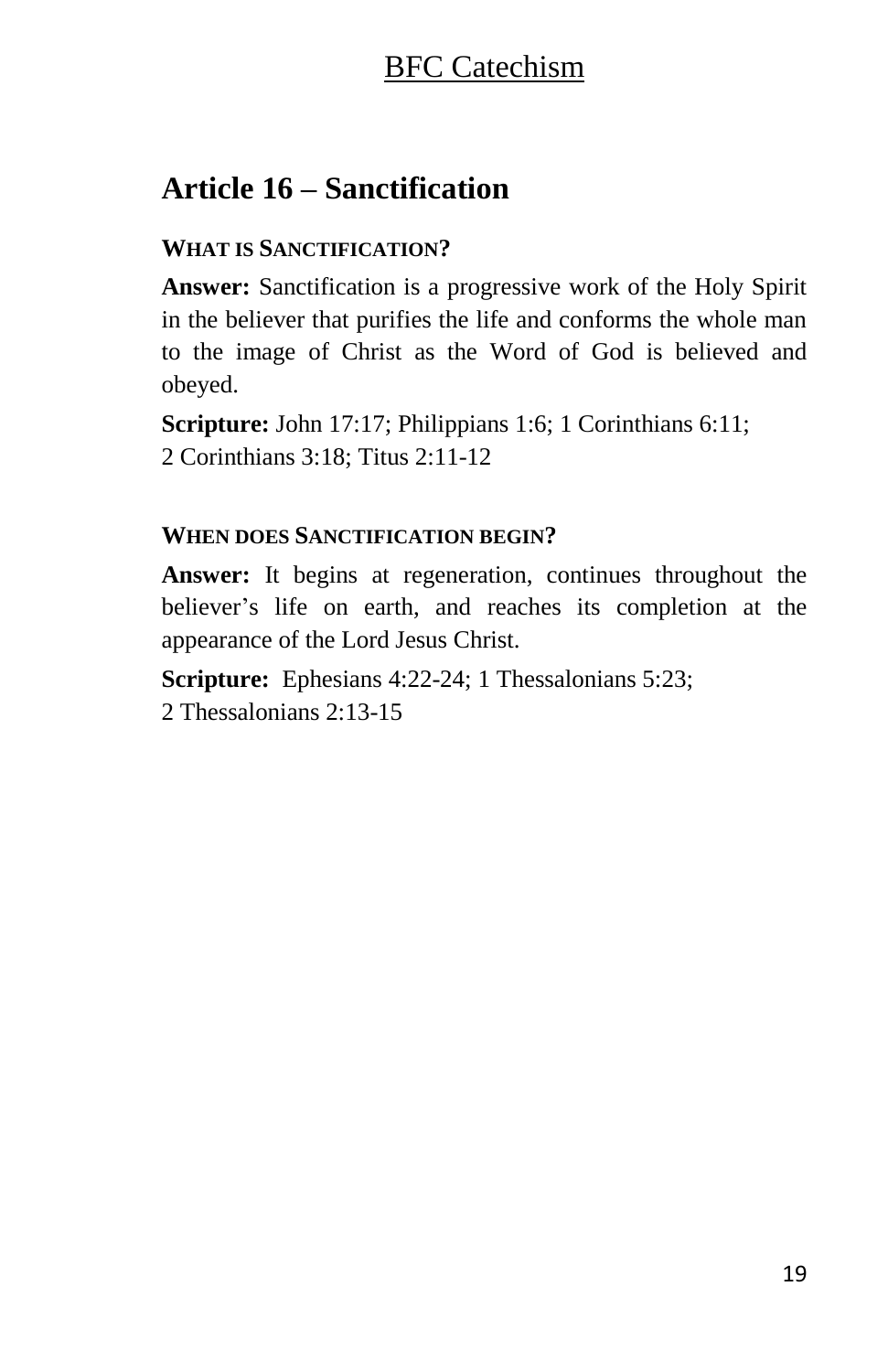# **Article 17 – Perseverance of the Saints**

## **WHAT IS THE PERSEVERANCE OF THE SAINTS?**

## **Answer:**

Children: Believers are preserved by the power of God so that they shall never totally or finally fall away, but shall persevere unto the end.

Adult: Salvation is the work of God, from its commencement to its consummation. Those regenerated by the Word of God through the work of the Holy Spirit become partakers of the divine nature. They are preserved by the power of God so that they shall never totally or finally fall away, but shall persevere unto the end.

**Scripture:** John 10:27-30; Romans 8:29-30; 1 Peter 1:3-5,  $5:10-11$ 

# **Article 18 - The Church**

## **WHAT IS THE CHURCH?**

## **Answer:**

Children: The Church is the body of which Christ is the head. All those redeemed by His blood and born of His Spirit are members of that body

Adult: The Church is the body of which Christ is the head. All those redeemed by His blood and born of His Spirit are members of that body and are in mystical union and communion with Christ and fellow believers.

**Scripture:** Romans 6:5-6; Galatians 3:27-29; Colossians 1:18; 1 Peter 1:18-19;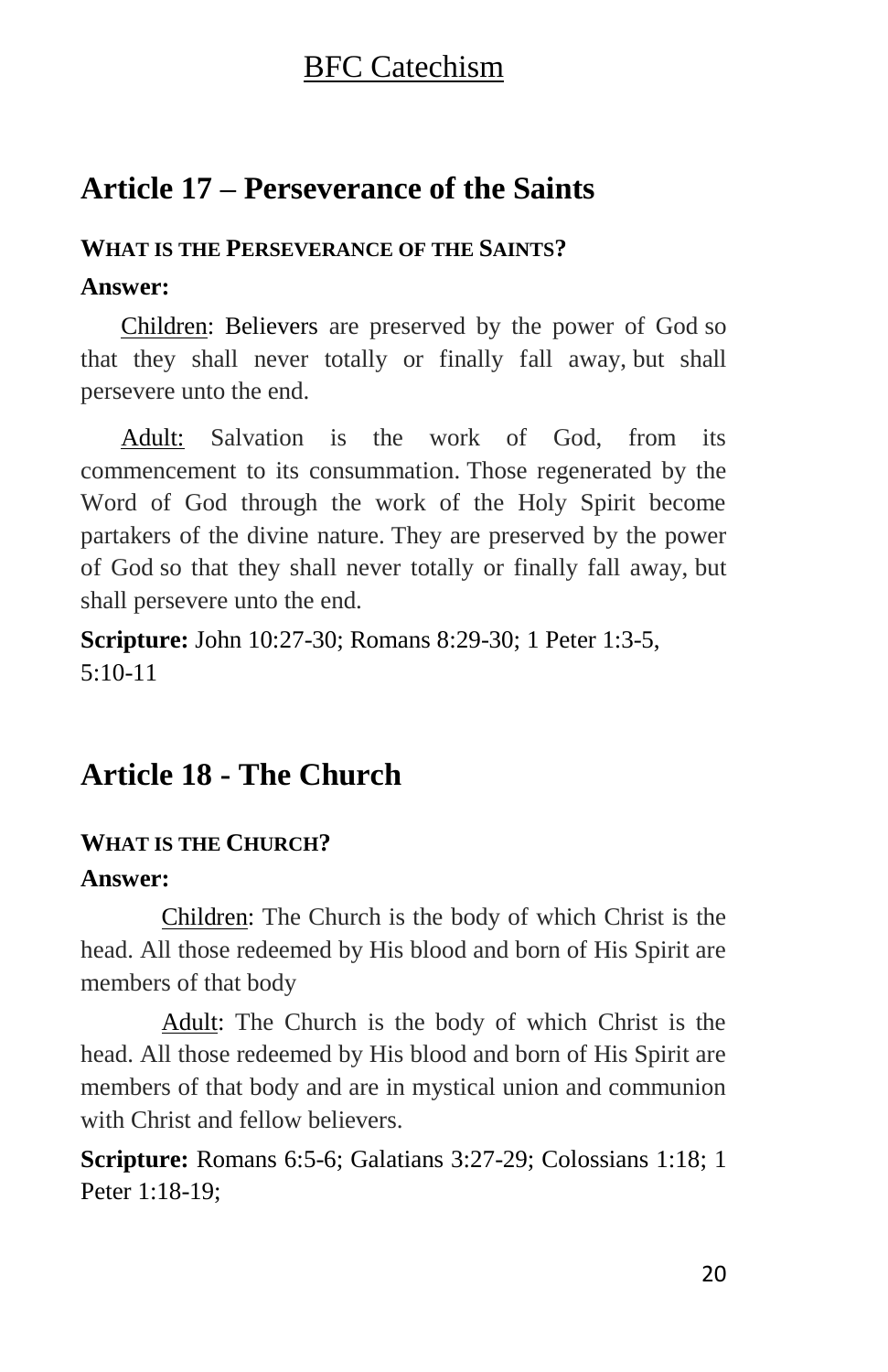#### **WHAT IS THE VISIBLE AND INVISIBLE CHURCH?**

**Answer**: The Church is universal and local, visible and invisible. The visible Church consists of all those professing faith in Christ. The invisible Church is composed of all those born of the Spirit

**Scripture**: Matthew 16:18; John 10:16; Acts 2:42-47; Ephesians 4:4-6

#### **WHAT IS THE MISSION OR PURPOSE OF THE CHURCH?**

**Answer:** The purpose of the Church is to worship God, to edify the saints and to evangelize the world.

**Scripture:** John 4:23-24; Acts 1:8; 1 Corinthians 12:4-26; Hebrews  $10:23-25$ 

#### **HOW IS THE CHURCH GOVERNED?**

#### **Answer:**

Children**:** The Head of the Church administers the affairs of His body through overseers chosen by Himself and selected by the people. The overseers of the Church are to be prayed for, obeyed, and honored.

Adult: The Head of the Church administers the affairs of His body through overseers chosen by Himself and selected by the people. A properly constituted local Church must include the ministry of God's Word, the observance of the ordinances, the oversight by elders, and the exercise of discipline. The overseers of the Church are to be prayed for, obeyed, and honored

**Scripture:** Matthew 18:15-17; Galatians 6:1; Ephesians 4:11-14; Hebrews 13:17; 1 Peter 5:2-5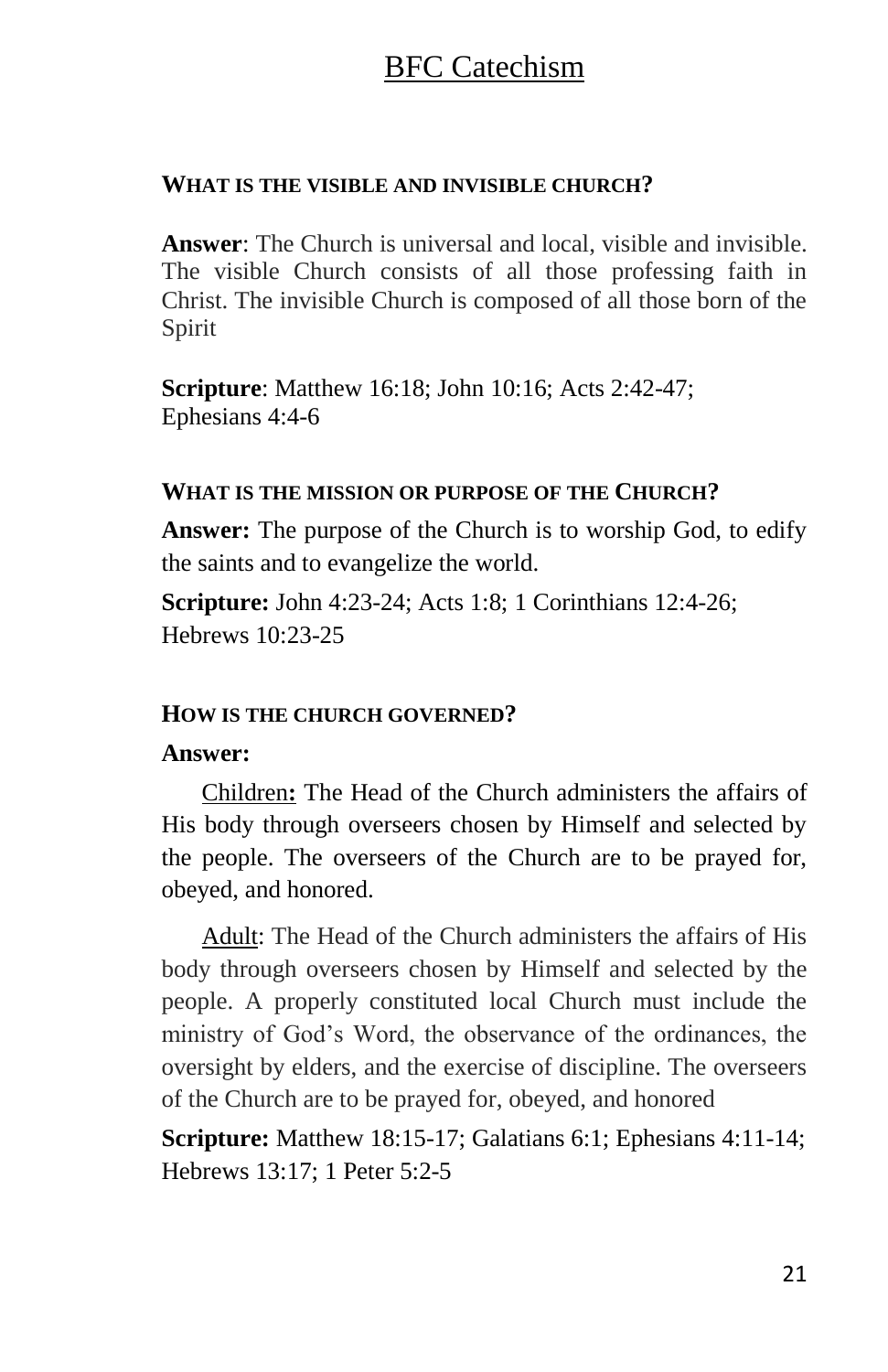# **Article 19 - The Evangelistic Mission of the Church**

## **WHAT IS THE GREAT COMMISSION?**

**Answer:** The Church has been commissioned by Jesus Christ to preach the gospel to all nations. Each particular church and every believer bear responsibility for this commission.

**Scripture:** Matthew 28:19-20; Acts 1:8, 4:29-31

## **WHOSE RESPONSIBILITY IS IT TO PROCLAIM THE GOSPEL?**

**Answer:** God has commanded the Church with urgency, compassion, and persuasion to proclaim the gospel to all people and invite them to believe.

**Scripture:** 2 Corinthians 5:18-20; Philippians 1:12-14; Colossians 4:2-6

## **WHOSE RESPONSIBILITY IS IT TO BELIEVE THE GOSPEL?**

**Answer:** It is the duty and privilege of everyone who hears the gospel to repent and receive its merciful provisions.

**Scripture:** Acts 17:30-31; Romans 10:12-17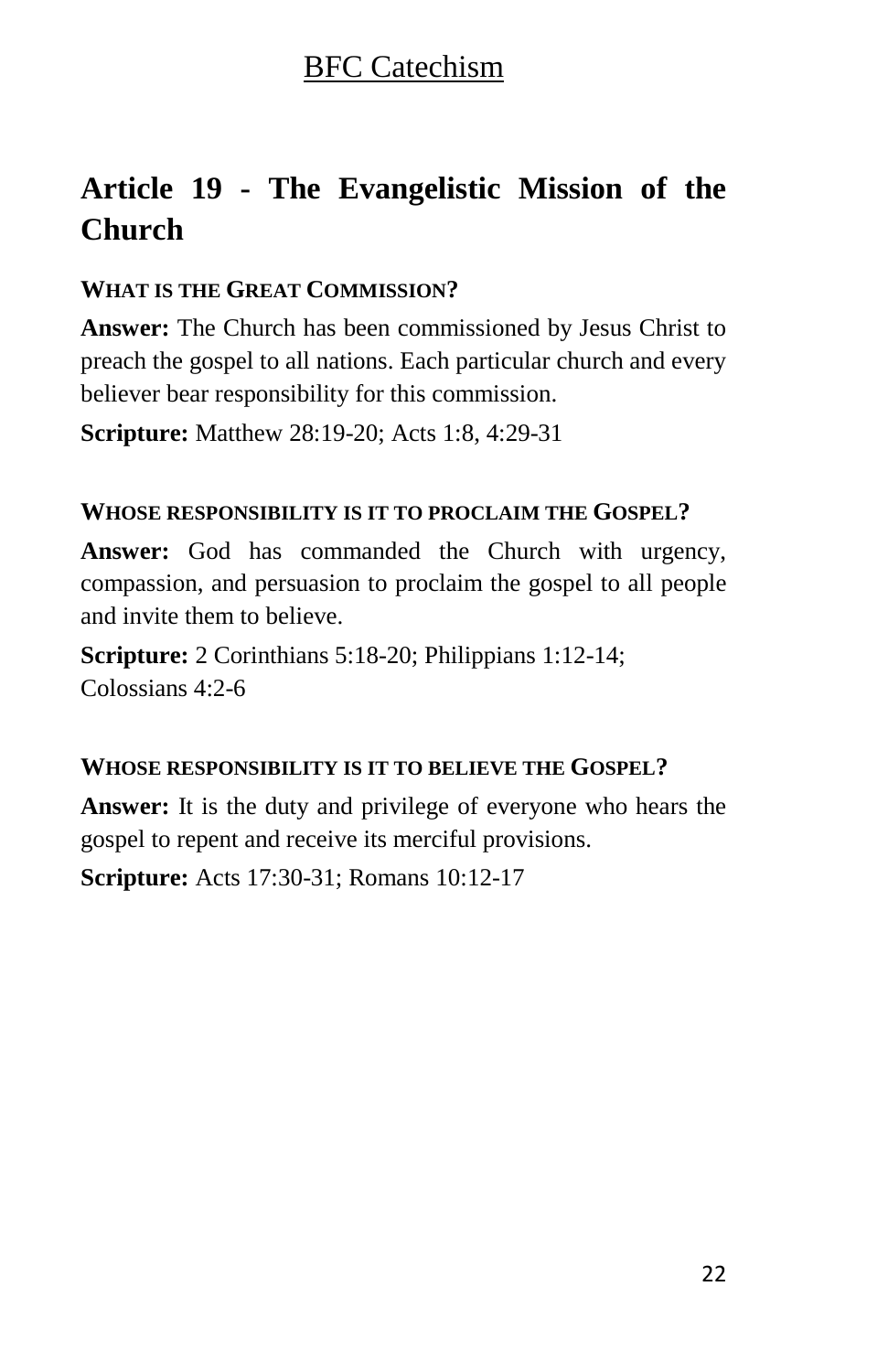# **Article 20 – Ordinances - Baptism**

## **WHAT IS BAPTISM?**

**Answer**: Water baptism, the immersion of the believer, is a visible testimony to the work of regeneration and a mark of identification and union with Christ.

**Scripture**: Acts 2:38-39, 8:35-39, 10:44-48; Romans 6:1-11; Titus  $3.4 - 7$ 

### **DOES BAPTISM HAVE THE POWER TO SAVE?**

### **Answer**:

Children: Baptism has no saving or cleansing power, but it is the answer of a good conscience before God.

Adult: Baptism has no saving or cleansing power, but it is the answer of a good conscience before God; hence, it should be administered only to those who have, by faith in the Lord Jesus Christ, realized the forgiveness of sins and possess the assurance of acceptance with God.

**Scripture**: Matthew 3:13-17; Galatians 3:25-29; Colossians 2:11-15; 1 Peter 3:21-22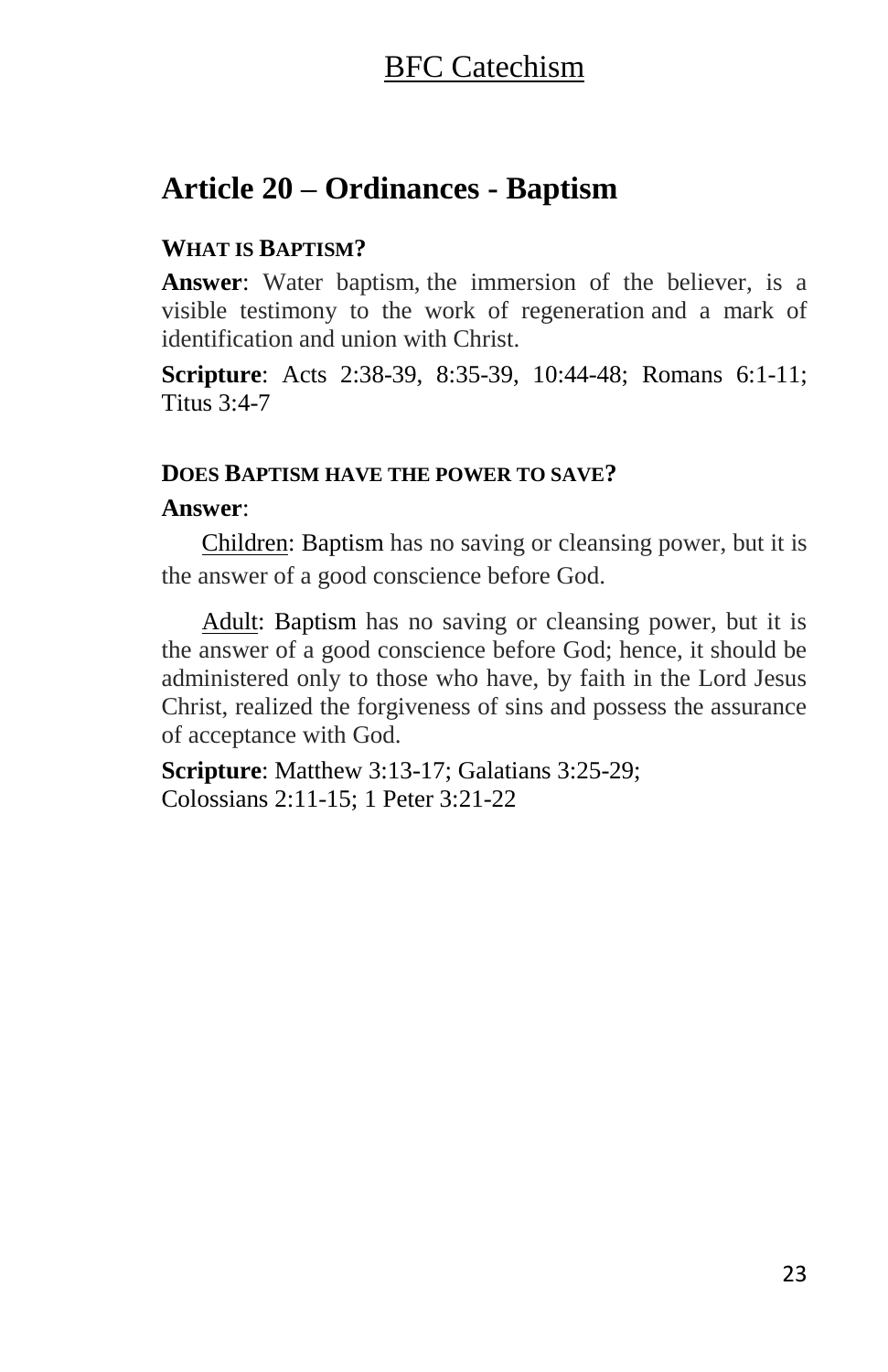# **Article 20 – Ordinances – Lord's Supper**

## **WHAT IS THE LORD'S SUPPER?**

**Answer**: The Lord's Supper is an ordinance of the New Testament, in which, by the giving and receiving of bread and wine, according to the appointment of Jesus Christ, His death is proclaimed.

**Scripture**: Exodus 12:21-27; Isaiah 53:7; Luke 22:14-20;  $Iohn 1:29$ 

## **WHAT DOES THE LORD'S SUPPER TESTIFY?**

## **Answer:**

Children: Those who worthily partake in this remembrance of Him testify and renew their thankfulness and commitment to God and their mutual love and fellowship with each other as members of the same mystical body.

Adult: Those who worthily partake in this remembrance of Him feed upon Him to their spiritual nourishment and growth in grace, have their union and communion with Him confirmed, and testify and renew their thankfulness and commitment to God and their mutual love and fellowship each with the other as members of the same mystical body.

**Scripture:** Galatians 2:20-21; Ephesians 5:20-21; Colossians 2:6-7

## **BY WHAT MANNER SHOULD THE BELIEVER COME TO THE LORD'S SUPPER?**

**Answer**: The Scriptures direct that each one spiritually examine himself before partaking of the bread and the cup "until He comes."

**Scripture**: 1 Corinthians 10:14-22, 11:17-34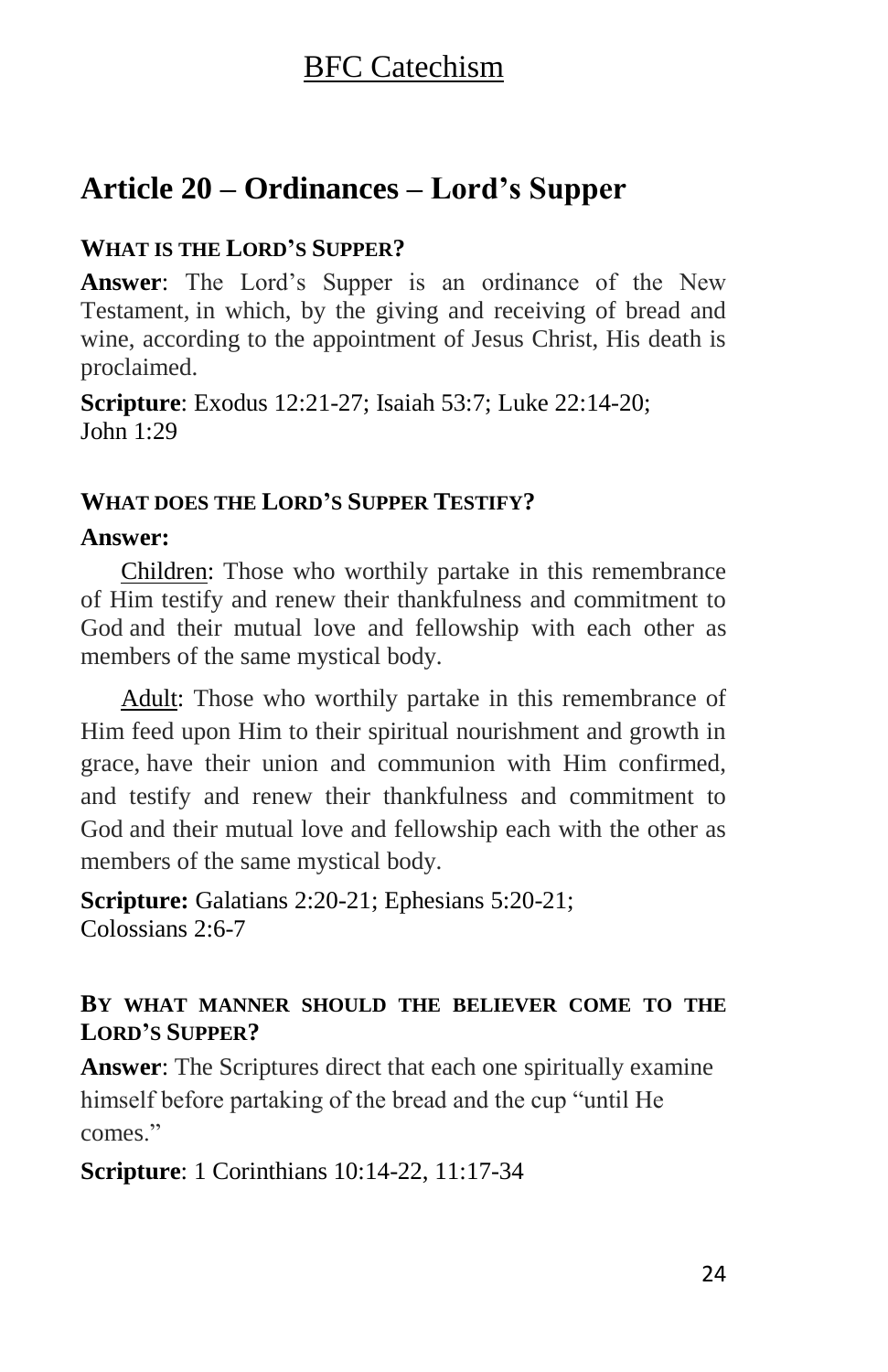# **Article 21 - The Lord's Day**

## **WHAT IS THE LORD'S DAY?**

**Answer:** The first day of the week has been recognized by the Church as the Lord's Day since apostolic times.

**Scripture:** John 20:1, 19; Acts 20:7

## **WHO SHOULD OBSERVE THE LORD'S DAY?**

**Answer:** We believe, therefore, that it ought to be observed by all believers, voluntarily and in love, as a day set apart as holy to the Lord.

**Scripture:** Genesis 2:2-3; Exodus 20:8-11; Deuteronomy 5:12-15; Mark 2:27-28

#### **HOW IS THE LORD'S DAY TO BE SET APART AS HOLY?**

**Answer**: The Lord's Day is set apart for corporate worship of God, remembrance of the resurrection of our Lord from the dead, and fellowship and mutual encouragement of the saints.

**Scripture**: Matthew 12:1-14; Acts 4:42; Galatians 5:13; Hebrews 10:19-25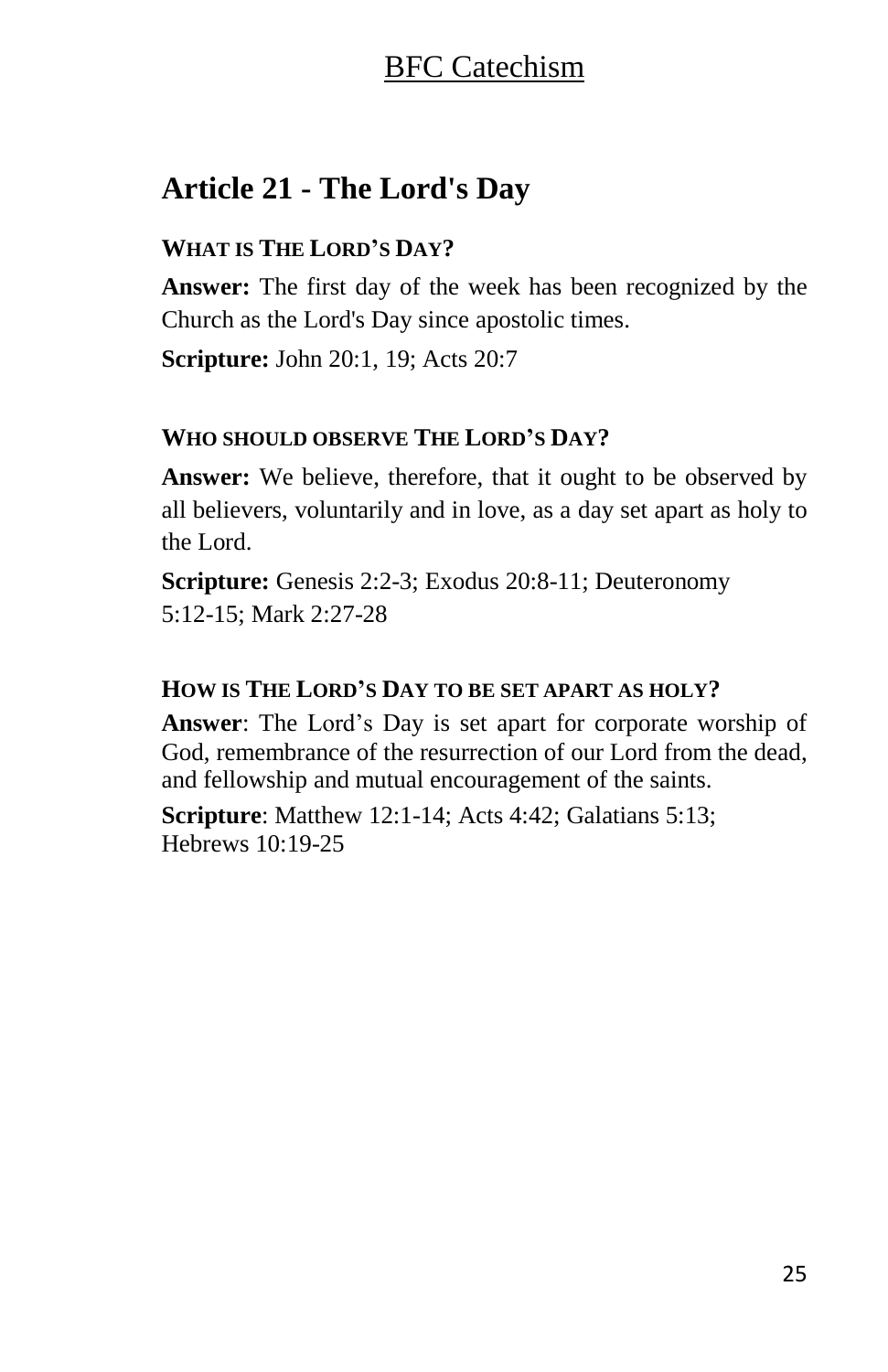# **Article 22 - Divine Healing**

## **WHAT DO WE CONFESS ABOUT DIVINE HEALING?**

**Answer:** It is the believer's privilege to seek the will of the Lord in matters of physical healing. This healing, whether by natural, medical, or supernatural means, must come from the omnipotent God who created the human body.

**Scripture:** Psalm 103:1-5; James 5:13-16

## **WHEN DO WE SEEK DIVINE HEALING?**

**Answer:** The believer may ask the Lord for physical healing according to the Scriptures, and if the healing is for the highest glory of God, His power will be displayed.

**Scripture:** Mark 1:32-39; John 9:1-3, 11:1-4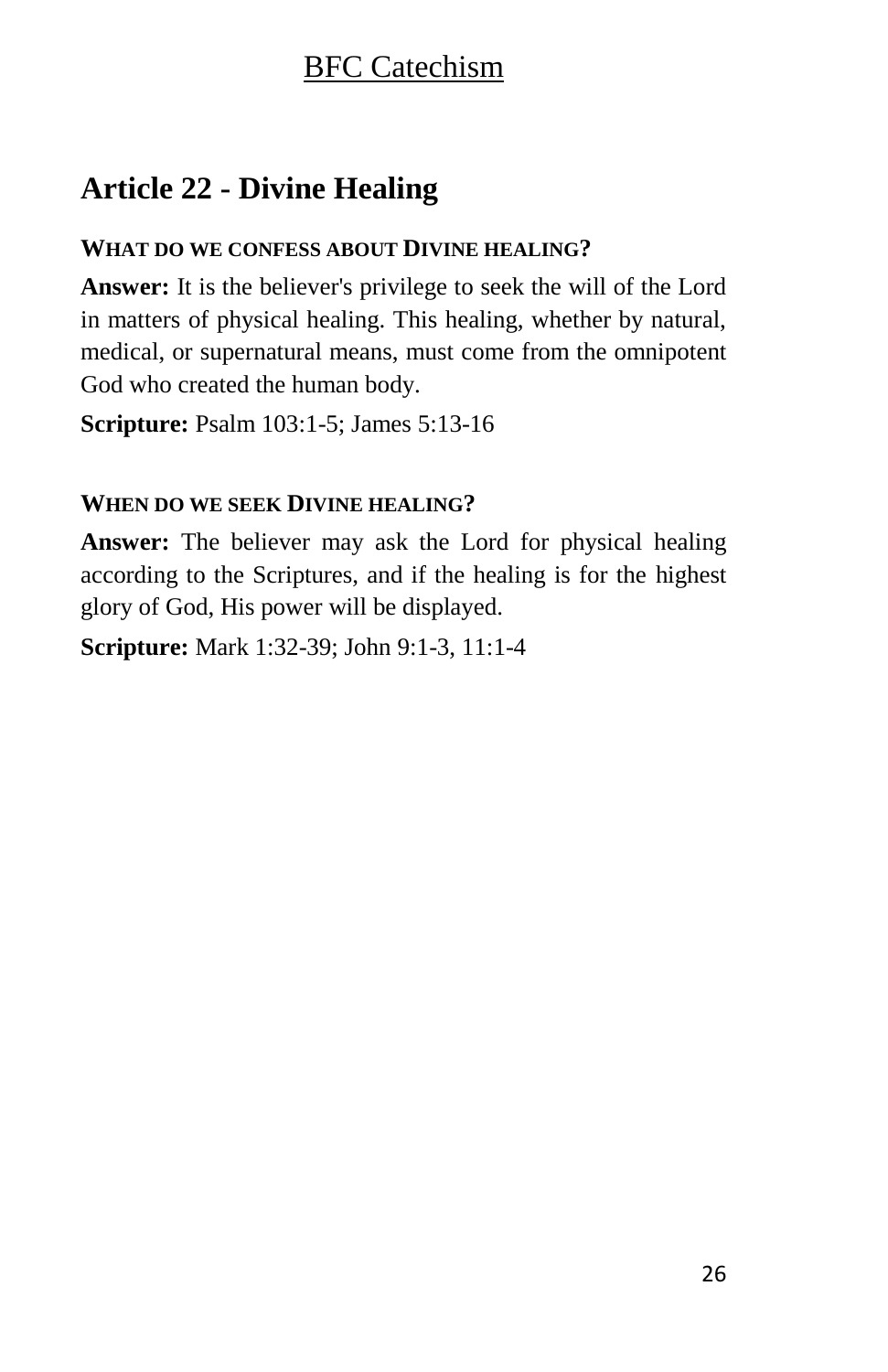# **Article 23 - Civil Government**

## **WHAT IS THE ROLE OF CIVIL GOVERNMENT?**

**Answer:** God ordained and instituted civil government for the welfare of society, to promote and to protect the good, and to restrain and punish the evil.

**Scripture:** Daniel 4:17; Romans 13:1-3; 1 Peter 2:13-17

# **WHAT IS A CHRISTIAN'S RESPONSIBILITY TO CIVIL GOVERNMENT?**

## **Answer:**

Children: It is the duty of Christians to pray for those in authority and to render due loyalty, respect, and obedience to them

Adult: It is the duty of Christians to pray for those in authority, to render due loyalty, respect, and obedience to them, and to pay taxes and customs demanded of them. Where demands of civil law militate the supreme and higher law of God, Christians should obey God rather than man.

**Scripture:** Acts 4:13-20, 5:27-32; Romans 13:4-7; 1 Timothy 2:1-2; Titus 3:1-2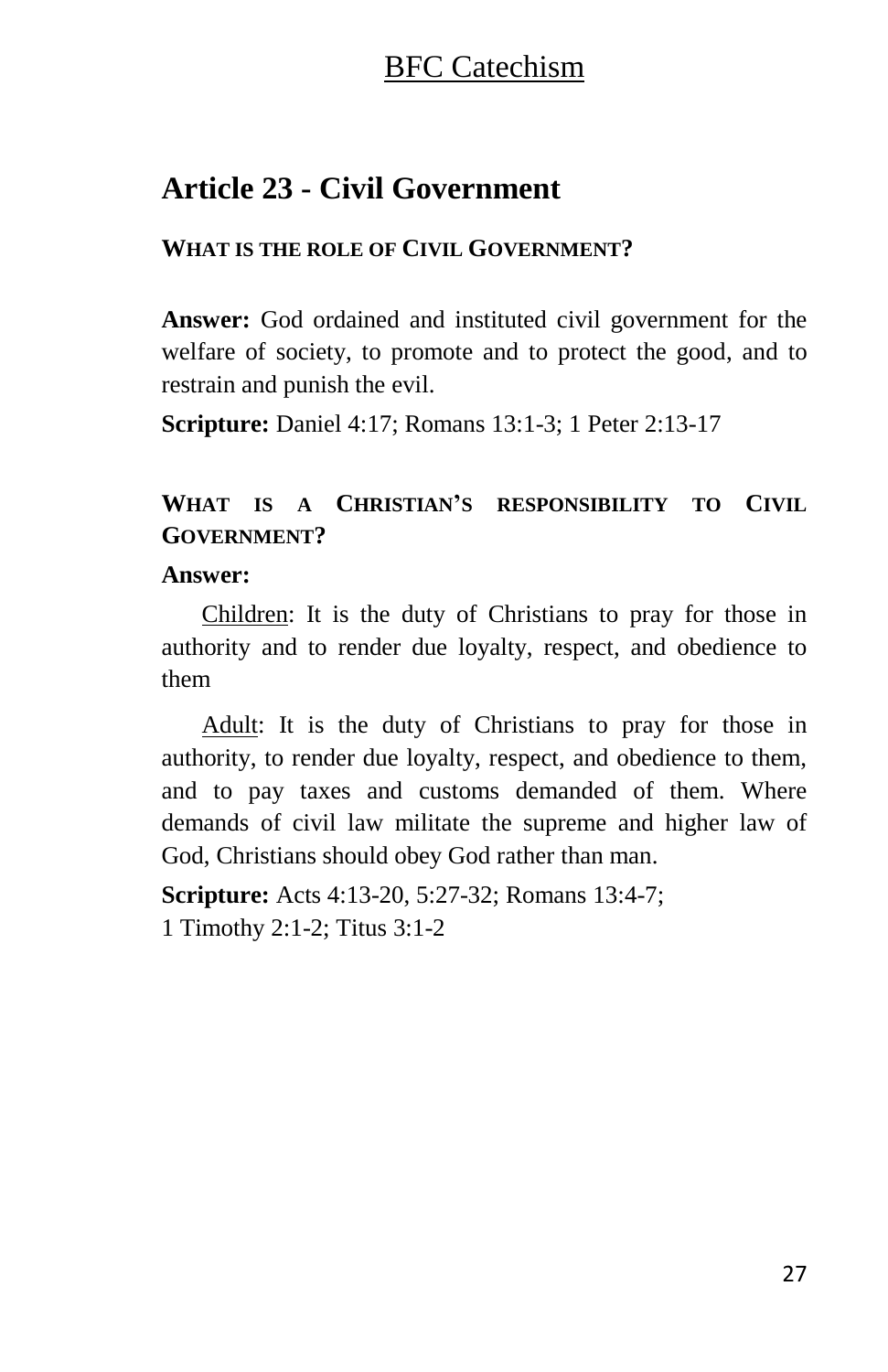# **Article 24 – Resurrection**

## **WHAT IS THE FINAL RESURRECTION?**

## **Answer:**

Children: The bodily resurrection of Christ is the basis for the resurrection of man. At the return of the Lord the bodies of the righteous dead will be raised.

Adult: The bodily resurrection of Christ is the basis for the resurrection of man. At the return of the Lord the bodies of the righteous dead will be raised, and the living believers will be caught up together with them to meet the Lord in the air. Believers will, at the resurrection, receive spiritual and immortal bodies like Christ's own glorious body.

**Scripture:** Psalm 16:8-11; John 11:23-26; Acts 2:24-32; 1 Corinthians 15:20-23; 1 Thessalonians 4:14-18; Philippians 3:20-21

## **WHAT ARE THE STAGES OF THIS RESURRECTION?**

## **Answer:**

Children: The event of the resurrection is divided into two stages, separated by a period of a thousand years. The first resurrection includes only the righteous dead. The second resurrection is universal.

Adult: The event of the resurrection is divided into two stages, separated by a period of a thousand years. The first resurrection includes only the righteous dead. The second resurrection is universal and occurs at the close of the millennium when all the unregenerate dead are raised to be brought before the Great White Throne for judgment.

**Scripture:** Daniel 12:2; John 5:27-29; 1 Corinthians 15:50-57; Revelation 20:5-6, 12-13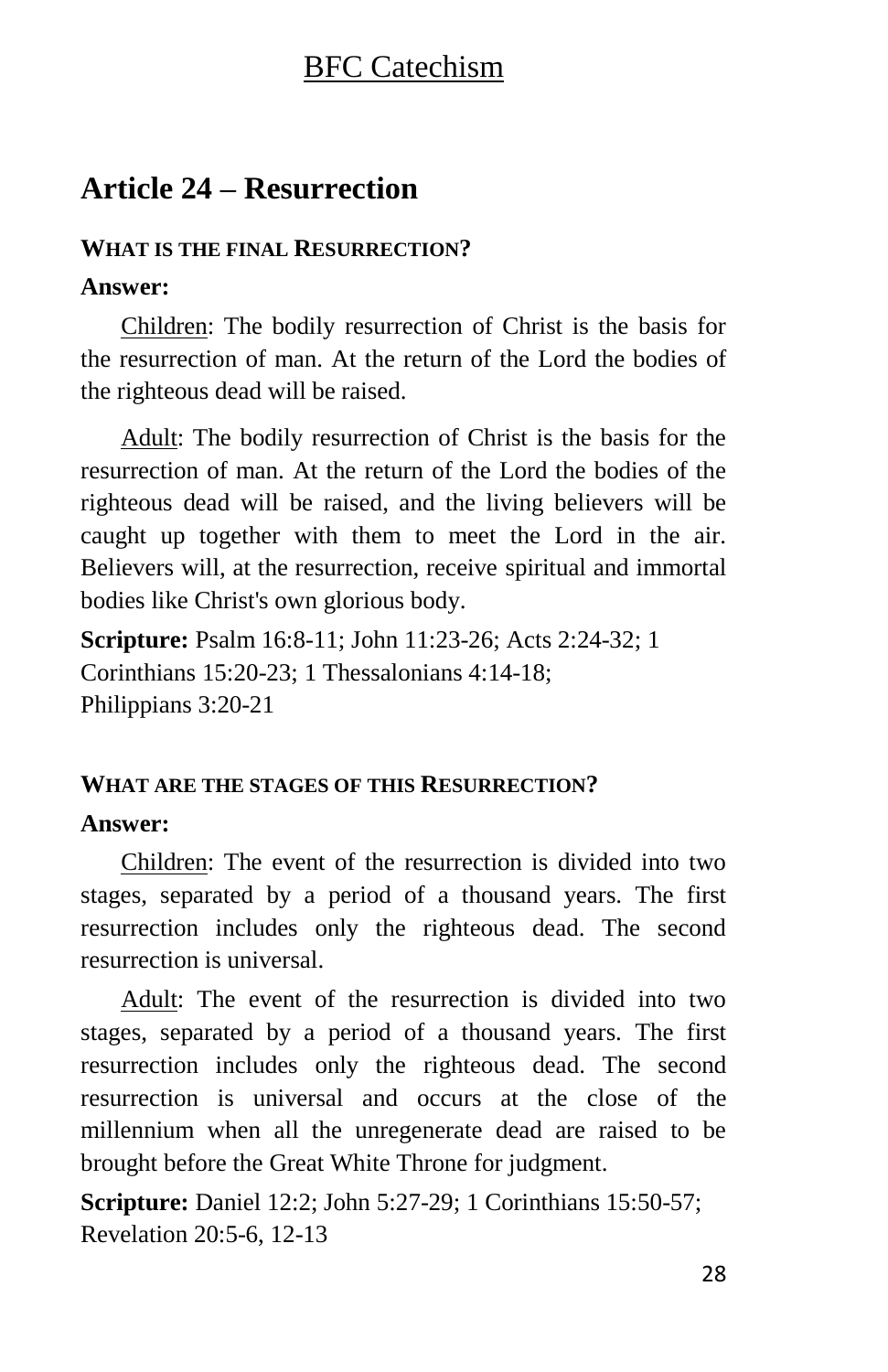## **Article 25 - The Second Coming of Christ**

#### **WHAT IS THE SECOND COMING OF CHRIST?**

**Answer:** The Second Coming of Jesus Christ is the personal visible, bodily return of our Lord to this earth to conform believers to His image and to establish the millennial kingdom.

**Scripture:** John 14:1-3; Acts 1:11; 1 Corinthians 15:42-49; 1 John 3:2

## **WHAT WILL HAPPEN WHEN CHRIST RETURNS TO EARTH? Answer:**

Children: In connection with Christ's return there will be the resurrection of the righteous dead, the rapture of the saints, the salvation of Israel, the great tribulation, and the inauguration of the millennial reign.

Adult: In connection with Christ's return there will be the resurrection of the righteous dead, the rapture of the saints, the salvation of Israel, the great tribulation, and the inauguration of the millennial reign. Following the millennium will be the resurrection and judgment of the unrighteous. The righteous will be eternally glorified with Him; the unrighteous will be eternally punished.

**Scripture:** 1 Corinthians 15:50-57; 1 Thessalonians 4:13-18; Romans 11:25-26; Revelation 20:6

## **WHAT SHOULD THE SECOND COMING OF CHRIST MOTIVATE US TO DO?**

Answer: The Second Coming is the believer's source of encouragement and comfort inspiring him to active service for Christ, and is a motive for purification and holy living.

**Scripture:** Matthew 24:36-44; 1 Thess. 5:1-11; 1 John 3:1-3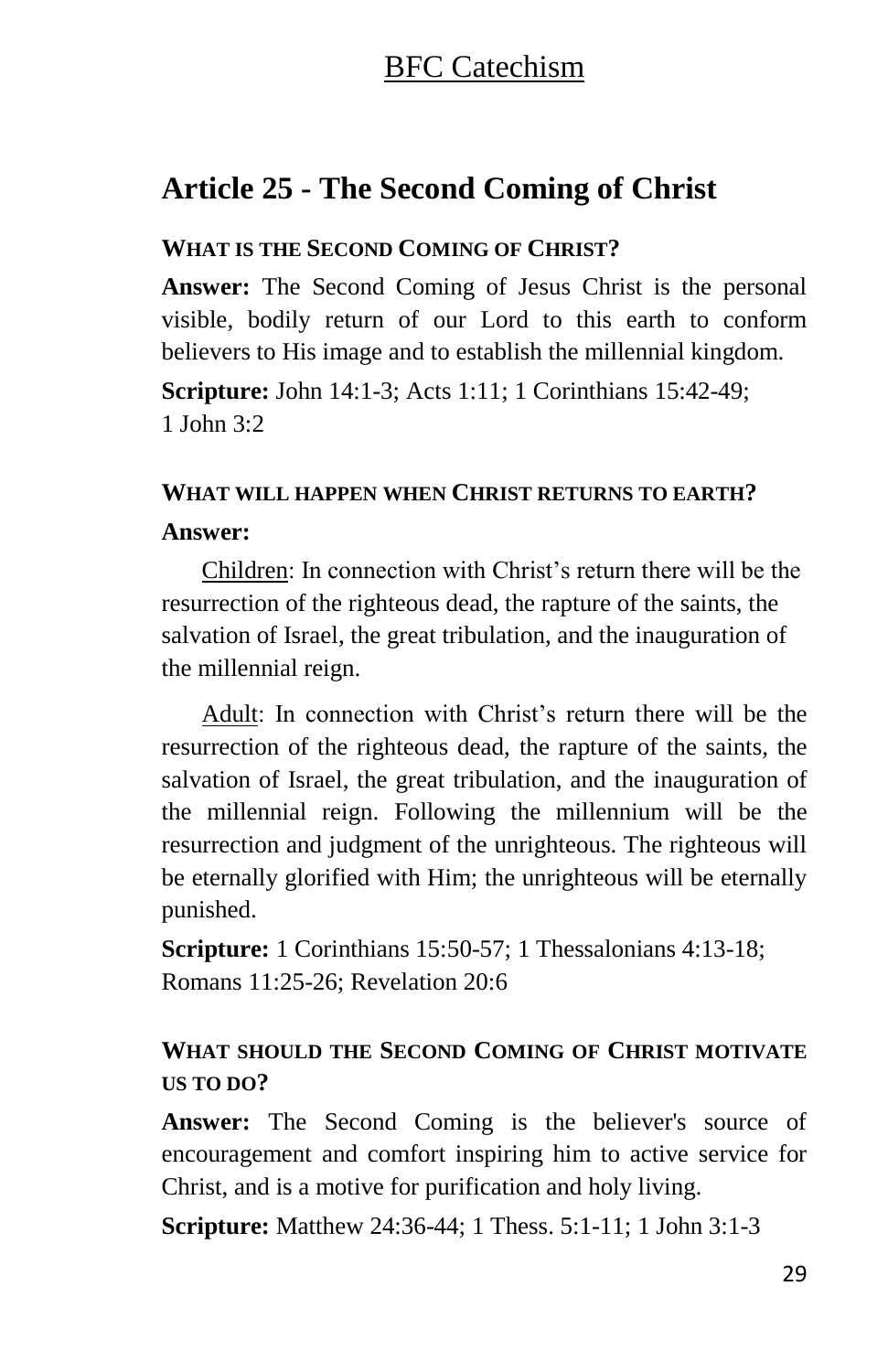# **Article 26 - The Judgments**

## **WHO IS THE JUDGE IN GOD'S FINAL JUDGMENTS?**

**Answer:** The Scriptures enumerate several judgments that differ in time, place, subjects, and results. All judgment has been entrusted to the Son by the Father.

**Scripture:** Matthew 25:31-46; John 5:21-22, 27, 9:39-41; Acts 10:42-43, 17:30-31

### **WILL BELIEVERS BE JUDGED?**

### **Answer:**

Children: Through the death of Christ on the cross, the believer's sins have been judged, and he has passed from death unto life.

Adult: Through the death of Christ on the cross, the believer's sins have been judged, and he has passed from death unto life. In no case do the redeemed come again into judgment concerning their eternal destiny. Each saint, however, will be required to give an account before the judgment seat of Christ regarding his works and conduct.

**Scripture:** Matthew 25:14-23; John 5:22-24; Romans 8:1-4; 2 Corinthians 5:10

## **WHAT IS THE DESTINY OF NON-BELIEVERS?**

**Answer:** The unregenerate will be judged, condemned, and banished to eternal damnation in the lake of fire.

**Scripture:** Matthew 25:24-30; John 8:24; Revelation 20:11-15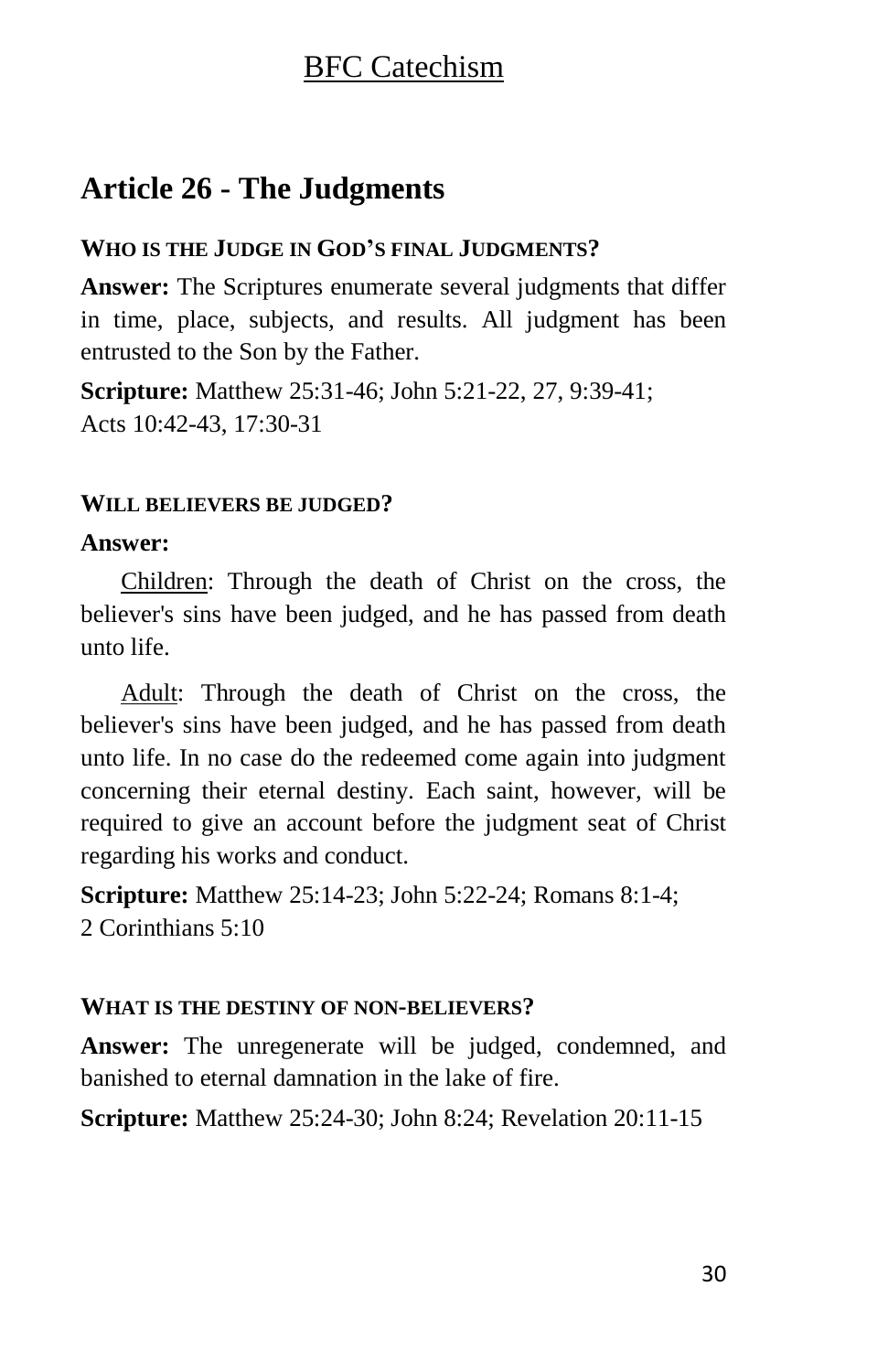## **Article 27 - The Kingdom of God**

#### **WHAT DOES GOD REIGN OVER?**

## **Answer:**

Children: God is the almighty Sovereign who reigns eternally over all His creation.

Adult: God is the almighty Sovereign who reigns eternally over all His creation. His kingdom triumphs forever according to His will. Even sinful rebellion of mankind cannot defeat Him, but instead serves and glorifies Him.

**Scripture:** Psalm 93:1-2, 103:19; Proverbs 16:4; Daniel 4:34-35; Ephesians 1:20-23

## **WHAT IS GOD'S PLAN FOR HIS KINGDOM?**

**Answer:** God's plan, demonstrated throughout human history, has been to reveal His kingship on earth by delegating kingly dominion to human being as His image bearers.

**Scripture:** Genesis 1:26-28; Psalm 8

#### **HOW IS GOD'S KINGDOM ADVANCED?**

#### **Answer:**

Children: The kingdom of God is advanced in Jesus' life, death, resurrection, ascension, and His present reign.

Adult: The kingdom of God is advanced in Jesus' life, death, resurrection, ascension, and His present reign. Acknowledging this reign, Christians confess Christ as Lord and willingly submit to His rulership in their personal lives and welcome His authority over all creation.

**Scripture:** Matthew 6:10; Acts 2:22-36; Romans 10:9-10; James 4:7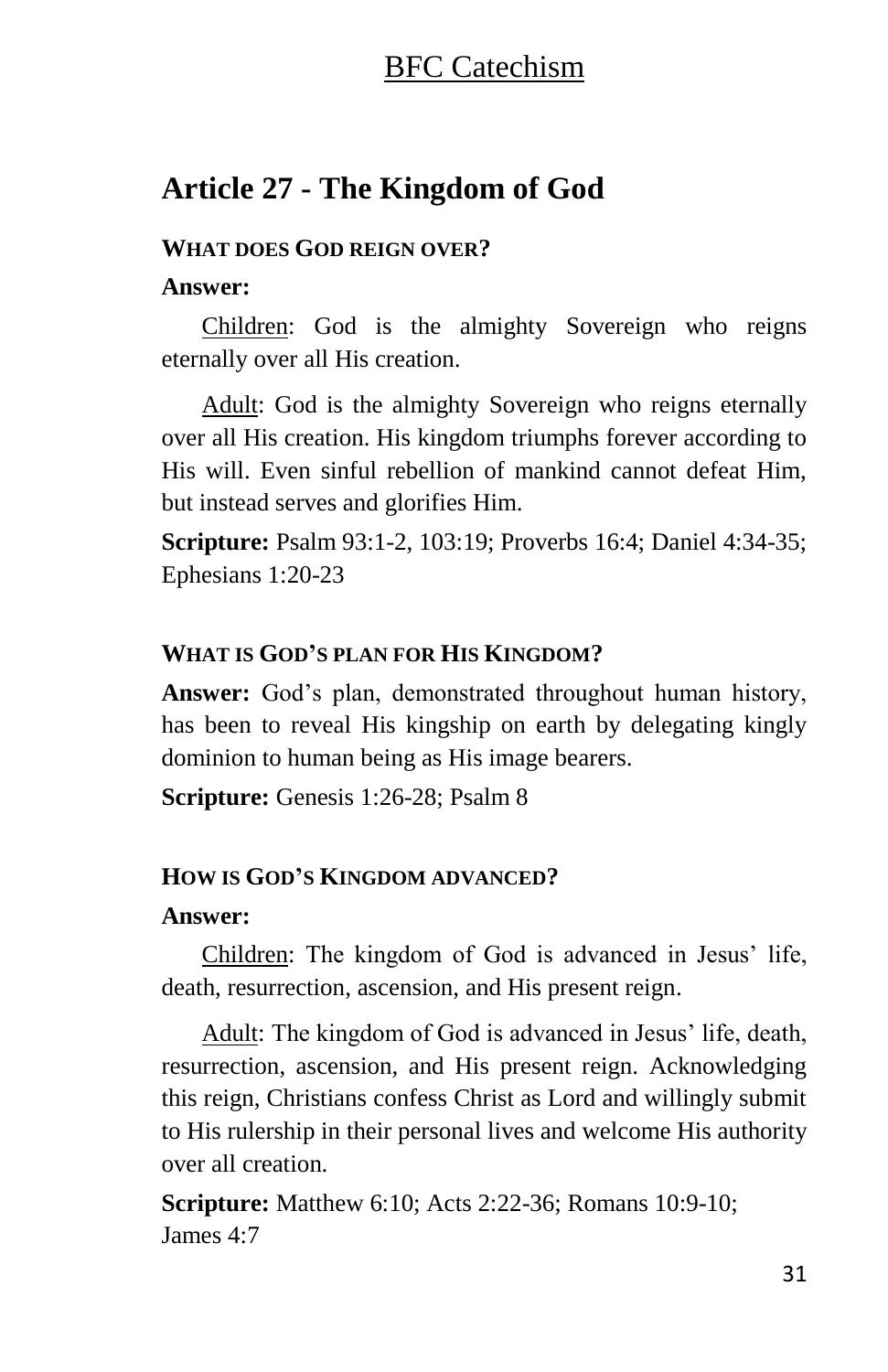**(Article 27 - The Kingdom of God continued)**

# **WHAT IS THE MILLENNIAL REIGN OF CHRIST? Answer:**

Children: The millennial reign of Christ is a further advancement of the kingdom whereby Jesus, through His second coming, brings his inaugurated kingdom to earth and makes it visible.

Adult: The millennial reign of Christ is a further advancement of the kingdom whereby Jesus, through His second coming, brings His inaugurated kingdom to earth and makes it visible. During this reign, Christ will fulfill kingdom promises as He establishes righteousness, justice, and peace throughout all creation.

**Scripture:** Isaiah 2:4-5, 11:6-9; Revelation 19:11-16

#### **WHAT WILL HAPPEN DURING THE MILLENNIUM?**

#### **Answer:**

Children: At the start of this period, saints will be resurrected bodily to join in the reign of Christ. Satan will be bound and his deceitful activities suspended.

Adult: At the start of this period, saints will be resurrected bodily to join in the reign of Christ. Satan will be bound and his deceitful activities suspended. At the end of this millennial reign, Satan will be released to lead a rebellion against God's people and the Lord Jesus. In climatic manifestation of His kingship, Christ will defeat the rebellion.

**Scripture:** Revelation 20:1-10